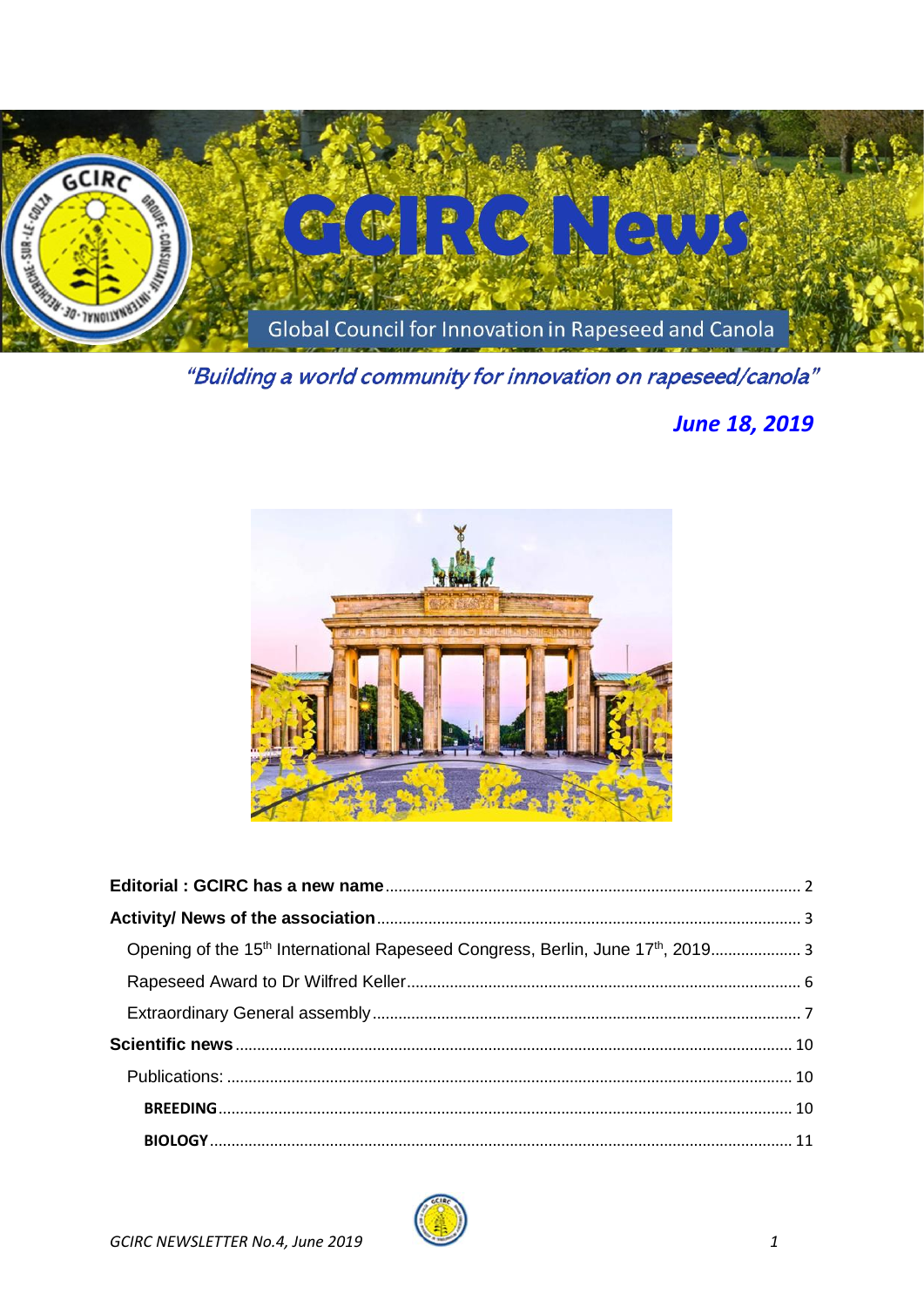# <span id="page-1-0"></span>**Editorial : GCIRC has a new name**

*The Extraordinary General Assembly of GCIRC, held in Berlin at the end of day 1 of the International Rapeseed Congress, adopted a series of proposals coming from the GCIRC board reflections from a couple of years.* 

*Among them, a new name and a motto. The GCIRC acronym has been kept as a reminder of a longlasting history from the beginning of rapeseed/canola development in the world, and the first meeting to build this association, in 1974, preceding its foundation in 1977, when GCIRC had three official languages: French, German and English. Asthe international language of science and technologies English was adopted as the sole official language for the GCIRC at the occasion of the General Assembly in Saskatoon (2015).* 

*The new name is now consistent with this decision and fully reflects the mission of the Association: ¨Global Council for Innovation in Rapeseed and Canola¨. We do hope it will facilitate the development of the associations awareness all over the world.*

*The motto reflects the ambition of the association: "Building a world community for innovation on rapeseed/canola"*

*The logo will be adapted accordingly in the near future.* 

*The Extraordinary General Assembly also took important decisions regarding the governance of the association, notably the option to open widely the GCIRC to new members, in order to increase its impact, and to encourage application for membership through lower membership fees and better identified benefits for GCIRC members.* 

*These decisions contain renewed challenges for the association in developing coordination activities for international research and attracting new generations of scientists.* 

*The future of GCIRC in developing innovations for rapeseed/canola depends on us.* 

*Prof Wolfgang Friedt, GCIRC President*

*Etienne Pilorgé, GCIRC Secretary-Treasurer*

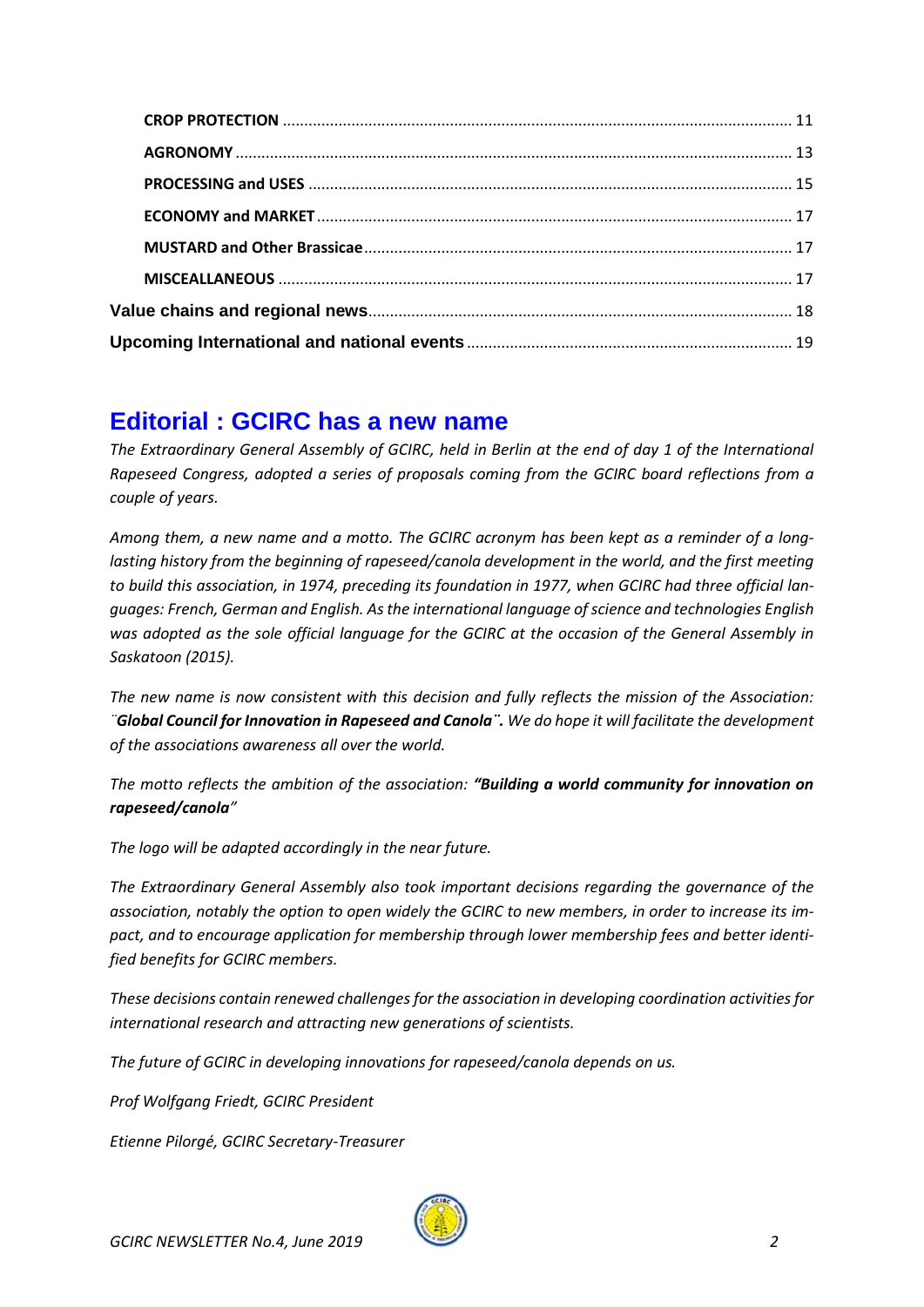# <span id="page-2-0"></span>**Activity/ News of the association**

## <span id="page-2-1"></span>**Opening of the 15th International Rapeseed Congress, Berlin, June 17th , 2019**

The 15<sup>th</sup> International Rapeseed Congress was opened with welcoming speeches of the organizers of the Congress, by Prof Wolfgang Friedt, President of GCIRC (see edito), Wolfgang Vogel, Chairman of UFOP and Vice-President of German Farmers' Association, and Michael Stuebgen, Parliamentary State Secretary of the Federal Ministry of Food and Agriculture of Germany.

Prof Wolfgang Friedt reminded that this Congress, which welcomed 842 participants from 43 countries, takes place 45 years after the 4th IRC in Germany, in 1974 in Giessen, the last one in Europe held in Prague in 2011.

#### *Prof. Wolfgang Friedt – GCIRC President's speech for 15th IRC opening ceremony*

Today, oilseed rape/canola is one of the major sources of edible oil in the world. It is actually no. 2 of global oilseed crops. Key regions of production are Canada, China, Europe and Australia. The total acreage amounts to nearly 34 million hectares where more than 70 million tons are produced every year. Half-a-century ago, rapeseed was a minor crop for feeding and industrial uses only.

There is no doubt that the enormous extension of rapeseed cultivation during the last de-cades would not have come true without the intense research on rapeseed quality leading to canola (00 type) cultivars. This was accompanied by the foundation of the Groupe Consultatif International de Recherche sur le Colza (GCIRC). This International Group, an association supported by institutions interested in technical advance made in the production and processing of oilseed rape (OSR) was initially founded by a small group of experts aiming at the promotion of OSR/canola. In order to achieve this goal, major improvements of seed quality were needed: i) the reduction of unhealthy erucic acid in the seed oil and ii) the reduction of glucosinolates in the rapeseed meal and cake. These two quality steps were iniated in the 1970ies and first achieved by scientists in Canada and rapidly adopted in Europe and elsewhere. Today, there is a continuing interest in additional oil types like HOLL (High Oleic, low-sat). Since the 1990s genetic research led to the development of OSR hybrids. Nowadays, a large part of the production is based on hybrid cultivars. In addition, GM traits, e.g. new hybrid system and HR resistance, have been introduced in many parts of the world except Europe. Last but not least, the use of "biodiesel" as fuel has meanwhile gained importance.

The significant extension of OSR/canola cultivation has been accompanied by the appearance of harmfull pathogens and pests endangering rapeseed cultivation in all major growing areas. While diseases like cylindrosporium in the 1980s and phoma in the 1990s have been overcome through genetics, other diseases and insect pests have gained importance, e.g. "clubroot" since the 2000s. At the same time environmental stresses tend to progressively compromise rapeseed production. Consequently, the improvement of resistance against biotic and abiotic stresses is one of the major challenges for OSR breeding and cultivation, as well as the need for further enhancement of oil quality as a health-promoting edible oil, and the amendment of protein content and composition for better feed and food.

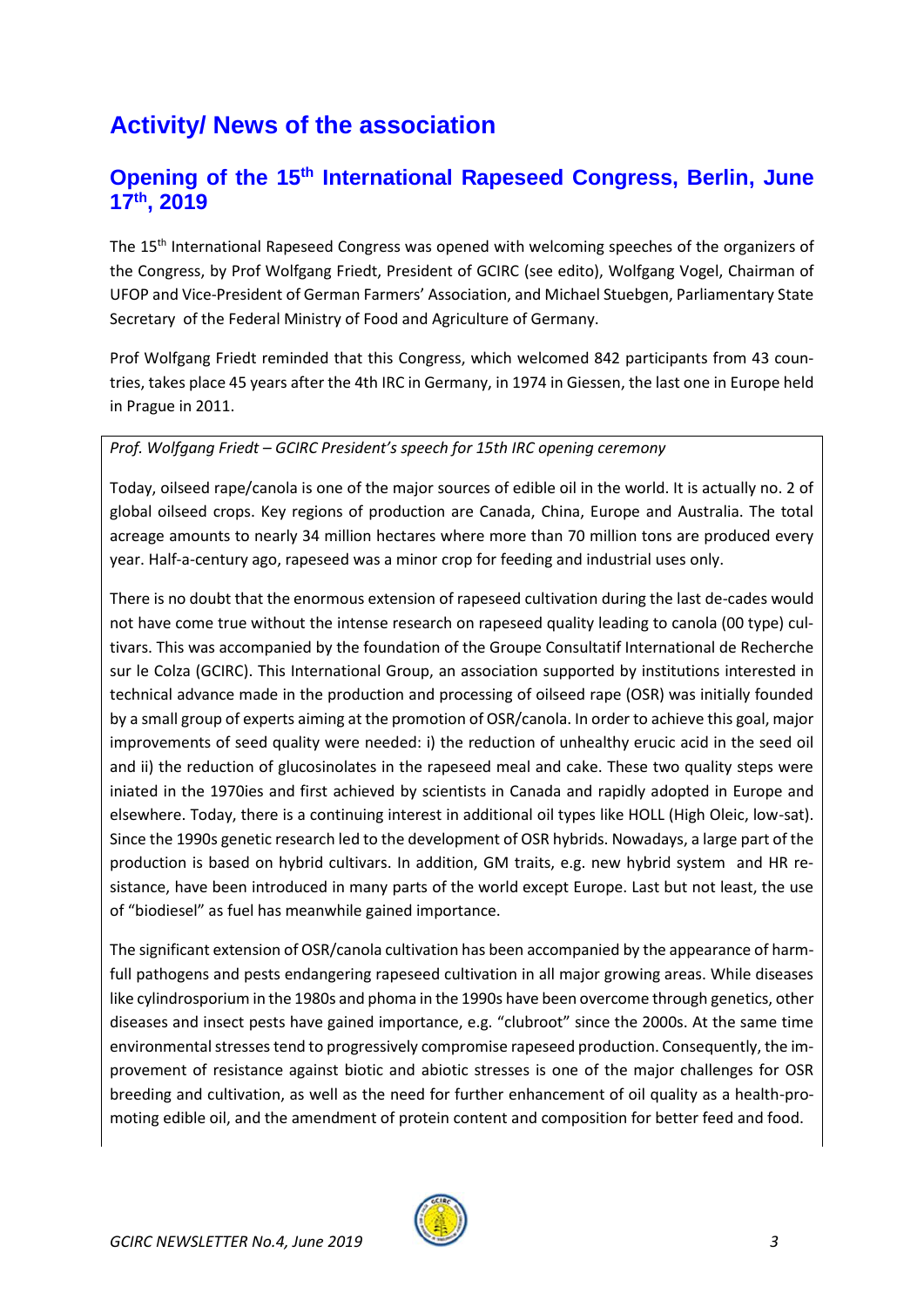The 15th International Rapeseed Congress 2019 in Berlin will provide a platform to discuss recent achievements and to identify suitable future directions and improvements of OSR/canola as a whole. GCIRC is directing and coordinating rapeseed congresses every four years as well as interim technical meetings. In order to further promote OSR/canola for future demands in agriculture and industry, GCIRC will take necessary steps to extend and intensify research on the sustainable and economic cultivation and use of OSR/canola. For this purpose, the presence of GCIRC in the scientific as well as commercial community needs to be fortified. Rapeseed congresses have always been major forums for promoting and strengthening international exchange and cooperation. With this in mind, we are looking forward to a successful IRC 2019 in Berlin.

Mr Wolfgang Vogel, Chairman of UFOP and Vice-President of German Farmers' Association (DBV) gave the German farmers' vision of the rapeseed in Germany and emphazided << that his double function underlines the successful development of rapeseed cultivation in Germany. UFOP was founded on the initiative of the German Farmers' Association and the Federal Association of German Plant Breeders with the aim of developing rapeseed into the most important leaf crop in arable farming. The driving force in the 1990s was the agricultural policy commitment to set aside land in Europe, combined with initial considerations for a European protein strategy. This is now on everyone's lips and is even the subject of an initiative by the European Commission. From the very beginning, consumers in Germany were also informed about the excellent nutritional properties of rapeseed oil.

Today, rapeseed is the leading crop in almost all areas of application. Rapeseed oil has been the number one edible oil in German kitchens for a number of years. Rapeseed oil continues to be the most important raw material in biodiesel production and thus contributes significantly to climate protection in the transport sector and - please allow me to take this opportunity to say a few words to the Federal Government - will also play an important role in a future transport strategy. After all, rapeseed meal is the number one domestic source of protein in animal nutrition.

This is also due to the breeding successes with which the product quality has been continuously improved. This has increased the economic attractiveness of rapeseed cultivation with positive effects on the income of rapeseed producers.

The International Rapeseed Congress in 1974 in Giessen laid the basis for research work and thus for breeding progress in the following decades. It focused on the question of the elimination of erucic acid and the reduction of glucosinolates.

UFOP would like to continue the positive development in the past decades, even if the challenges in breeding, cultivation and marketing have changed considerably. In my capacity as "top farmer" in the profession, I am very pleased that more than 800 international experts will meet at this congress to present and discuss the latest research results. The International Rapeseed Congress takes place every 4 years. I therefore see a parallel to the Olympic idea. The best representatives of each discipline compete here. We can see this in the large number of scientific papers submitted after our call.

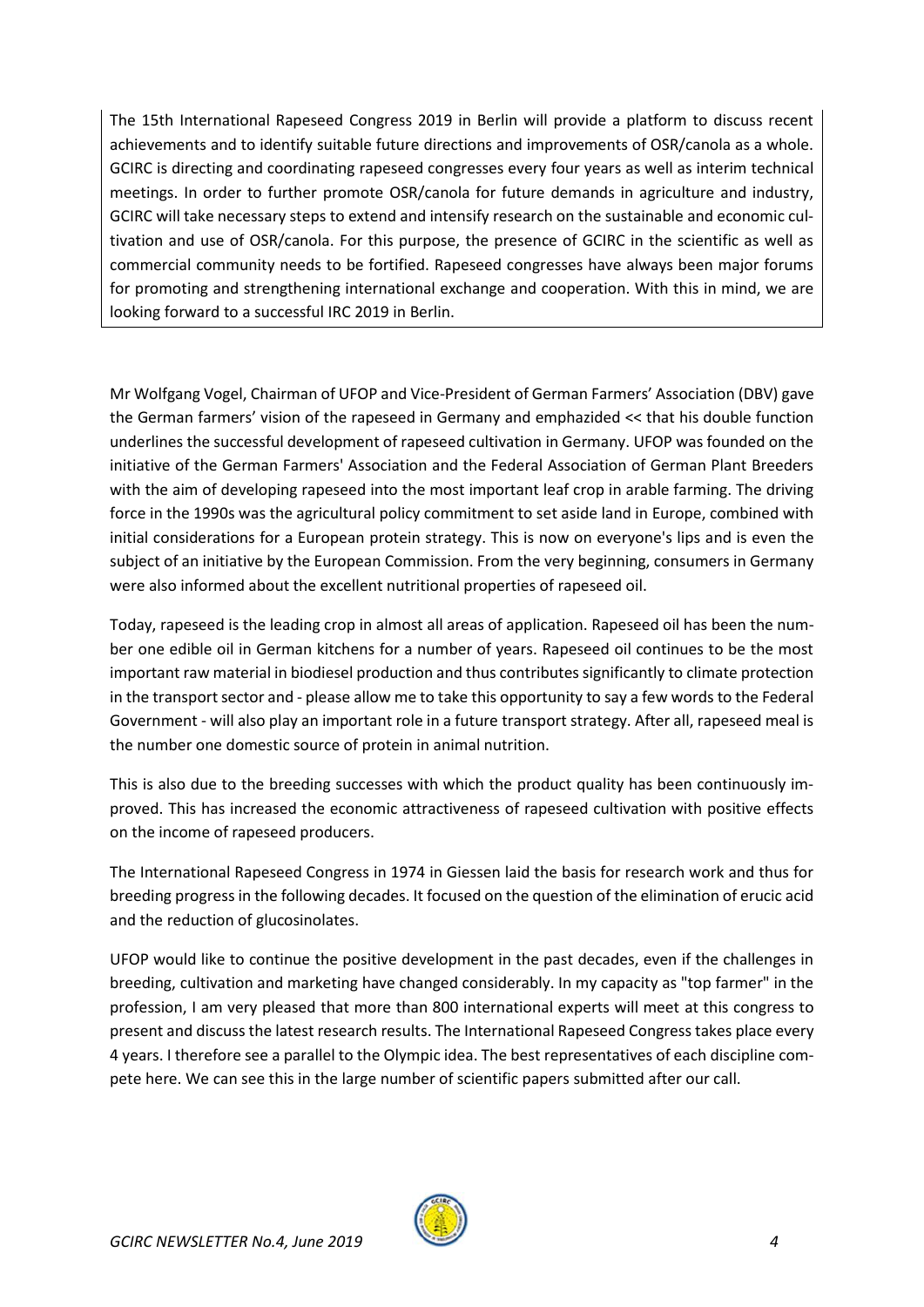For me as a representative of agriculture, the large number and high quality of the scientific contributions to the Rapeseed Congress are reassuring, because they also demonstrate the importance of the global rapeseed and canola industry.

It is also reassuring for another reason: because the challenges are increasing in view of the noticeable climate changes. The drought year 2018 was a serious warning in Europe. Research must keep pace with this development by applying the latest breeding methods, by developing innovative measures in crop protection and in production technology. At the same time, the knowledge gained must be put into practice as quick as possible.

The digitisation of agriculture will facilitate and accelerate implementation. This will require political support, i.e. financial resources. In research, financial support is known to be a "scarce commodity" worldwide. The demand for more public funding for research is only consistent, because politics and society are increasingly making higher demands on the sustainability of rapeseed cultivation and arable farming.

I therefore expect the need for research to increase even further. This is also confirmed by the critical discussion in society about the use of crop protection products and the difficult situation in the approval of new active ingredients. At the same time, more biodiversity in agriculture and an extension of the existing crop rotation systems in terms of water and climate protection are called for.

Solutions must be found to ensure that rapeseed cultivation retains its economic perspective and continues to dominate the landscape with its bright yellow spots of colour depending on the season and region. I have the impression that the International Rapeseed Congress has never been as important as it is today.

This congress is an outstanding international platform to listen to and discuss many exciting and forward-looking lectures. It also offers the opportunity to establish valuable contacts and networks. With this in mind, I call on you to make intensive use of these congress days. Agricultural practice will be very thankful for it.>>



The core team of the 15th IRC Organizing Committee: from left to right: Prof W. Friedt, Dr M. Frauen, Mr Stephan Arens.

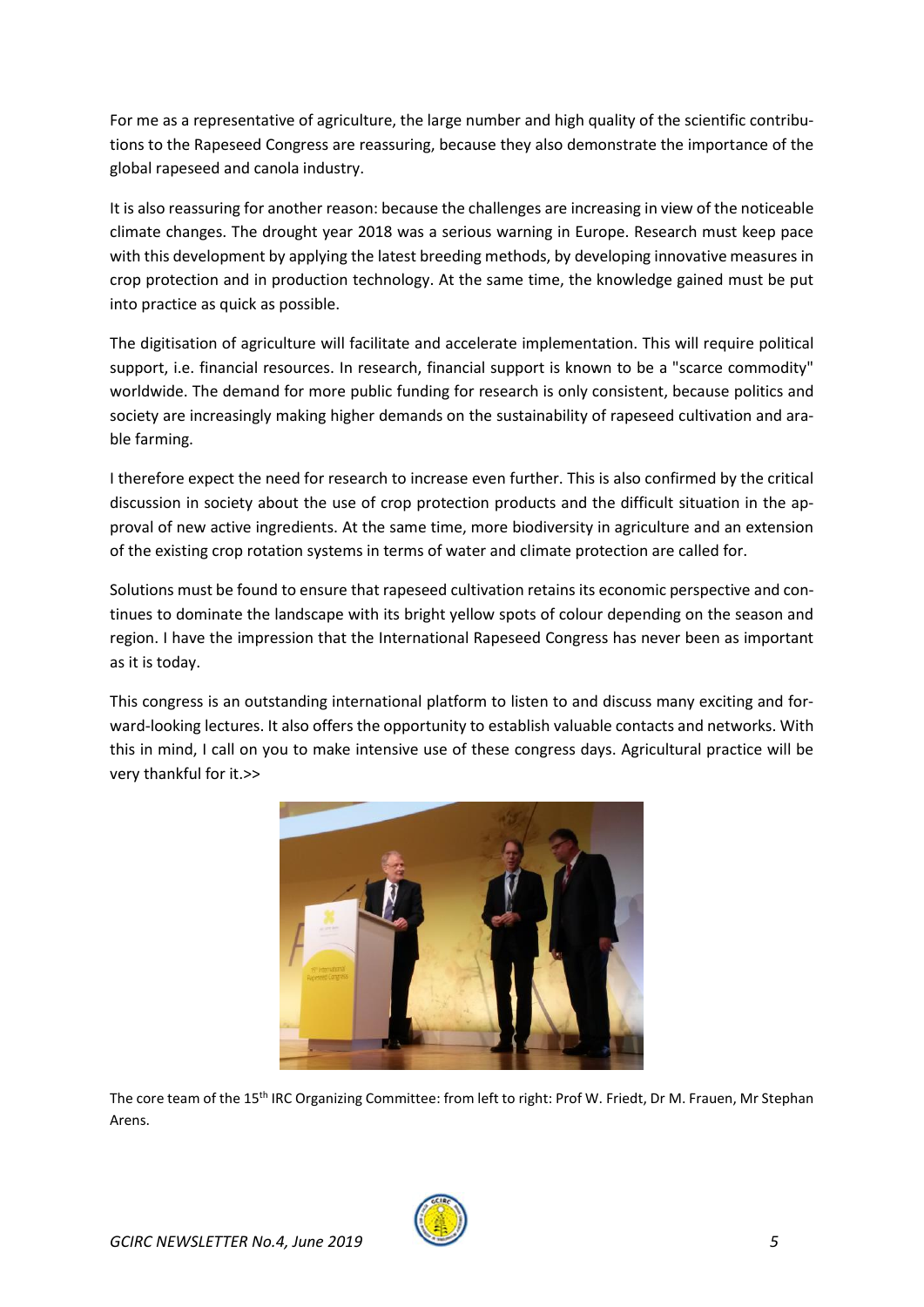## <span id="page-5-0"></span>**Rapeseed Award to Dr Wilfred Keller**



Dr Wilfred Keller receiving the Rapeseed Award (from left to right, 3 eminent GCIRC Honorary Members: Dr R. Mailer (Australia), Dr W. Keller (Canada), Prof W. Friedt (Germany))

The Eminent Scientist Award, or Rapeseed Award (see [http://gcirc.org/presentation/rapeseed](http://gcirc.org/presentation/rapeseed-award.html)[award.html](http://gcirc.org/presentation/rapeseed-award.html) ), created in 1983, has been given to Dr Wilfred Keller (see his personal page on GCIRC website:<http://gcirc.org/members.html> ). Dr Rod Mailer reminded the assembly about his lasting contribution to innovation in rapeseed/canola and his participation in the life and development of GCIRC : "Throughout his 40-year science career, Wilf Keller has led many major research initiatives including the application of genomics in canola development; the development of industrial bioproducts from vegetable oils; and the production of bioactive natural products I plants for enhanced human health and quality of life.

The development of canola as a major crop in Saskatchewan is directly attributed to the development of herbicide tolerant varieties undertaken by Dr Wilf Keller. Herbicide tolerant canola makes up about 98% of Saskatchewan canola today. Wilf collaborated very well with industry and always propagated a private-public partnership. Wilf grew up in Melville, Saskatoon. He earned a PhD in Crop Science at the University of Saskatchewan, followed by postdoctoral studies in Germany. He worked at Agriculture Canada in Ottawa from 1973-89, where he pursued research on cell genetics of selected Canadian crops. He contributed to the establishment of a plant biotechnology research program, which he chaired from 1980-89. In 1990, he accepted a position with the Plant Biotechnology Institute (PBI) of the National research Council of Canada in Saskatoon. He served as group leader for canola biotechnology and head of the Transgenic Plant Centre. In 1999, he becam research director of the Centre. In 2007, Wilf took a one-year posting as the acting director general of PBI, then served as president and CEO for Genome Prairie from 2008 to 2012. As CEO of Ag-West Bio since 2012Wilf's work focuses on how agriculture can be improved, and how to increase prosperity amongst the farming community, all

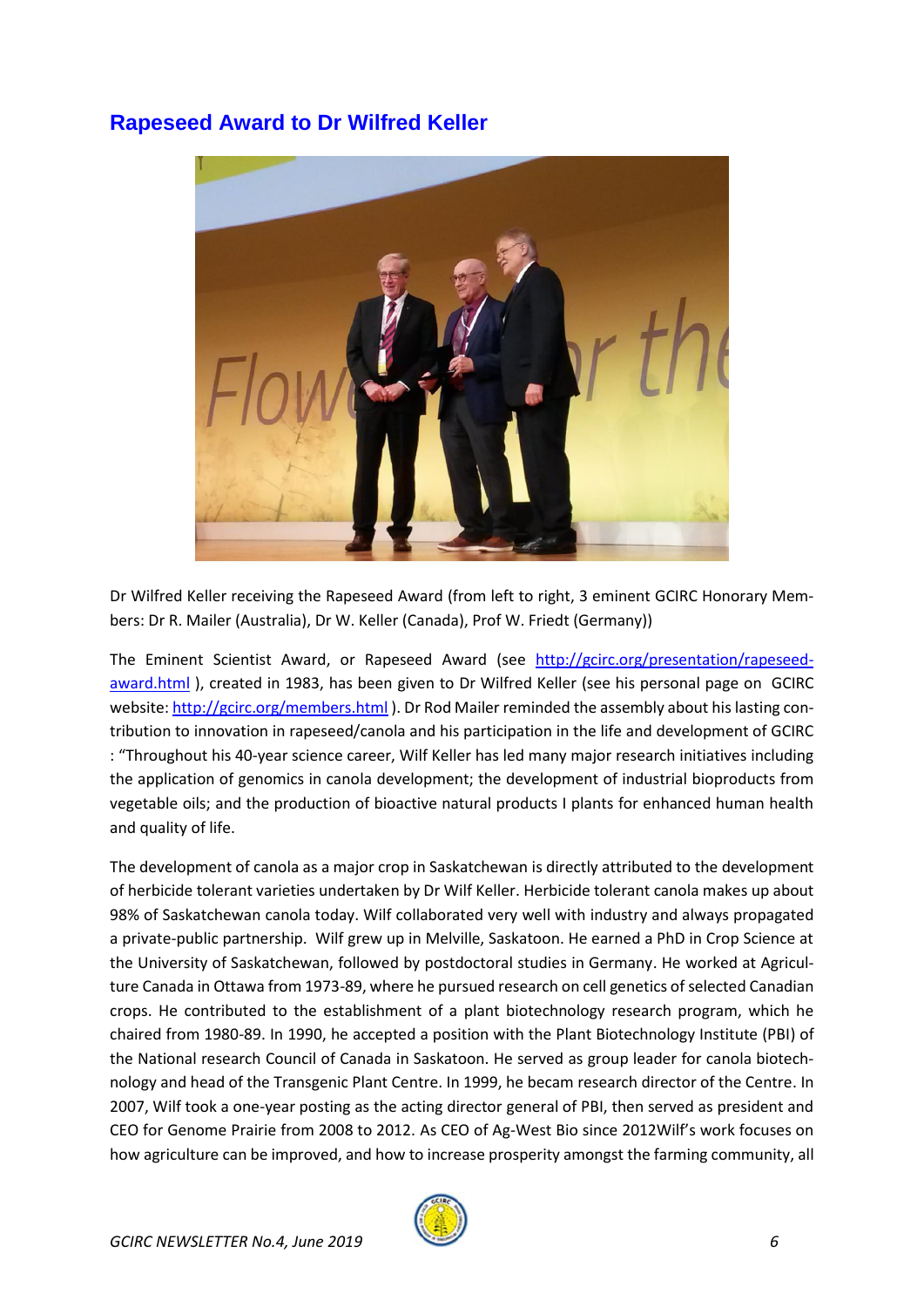the while making it more sustainable in the face of an increasing world population. Along with his position as president and CEO of Ag-West Bio, Wilf assumed the role of Chair of Agricultural Institute of Canada since 2016. "

Dr Wilf Keller sent to the assembly a message full of optimism, reminding of the numerous changes he saw on canola crops, growing from 1Mha to 10 Mha in Canada, becoming a big industry for the country: this development has been possible with the progress which has been made in science and technologies. In 1982, Wilk Keller remembers he has the opportunity to learn new techniques in Tubingen, to speed up genetics: the use of these techniques has been very important, but even more collaboration and the collective aspects. It is why these Rapeseed Congresses are so important, each Congress representing a step. Wilf Keller mentioned a series of innovation areas and technologies for canola agriculture, like digital technologies, drones, etc… and issues: how to address sustainability and weather uncertainties, yield and performance? How to develop new products with proteins? Science base culture is needed to build in this crop and industry. Wilf Keller concluded on his optimism concerning the role of science in building a great future.

# <span id="page-6-0"></span>**Extraordinary General assembly**

The Extraordinary General Assembly of GCIRC, held in Berlin at the end of the first day of International Rapeseed Congress, adopted a series of proposals coming from the GCIRC board reflections for two years.

Among them, a new name and a motto:

### *Global Council for Innovation in Rapeseed and Canola - "Building a world community for innovation on rapeseed/canola"*

The GCIRC Extraordinary General Assembly also adopted a series of amendments to the constitution and articles of the association. The principles of these evolutions are explained hereunder.

The GCIRC has been founded more than 50 years ago by a group of experts, representatives of national institutions interested in rapeseed development and research, most of them holding the collective preoccupations of the national rapeseed economic sectors. Their main objective was « to develop scientific and technical research as well as studies and experiments concerning the improvement of rapeseed and its processed products from an agronomic, technological and food perspective, and to ensure close links between researchers on this subject ». For this, they focus on the coordination of the International Rapeseed Congress, usually once every 4 years, with the support of a limited number of coopted members, organized in thematic committees, and carefully chosen to keep balances between countries and scientific disciplines. At that time the 3 pillars of GCIRC were a) its members and committees, meeting once every 4 years at the occasion of the « technical meeting » whose target was sharing information and vision within the community, b) the International Rapeseed Congress (IRC), totally open to share information at a wider level, and c) the regular publication of the GCIRC Bulletin, gathering scientific papers mostly on rapeseed.

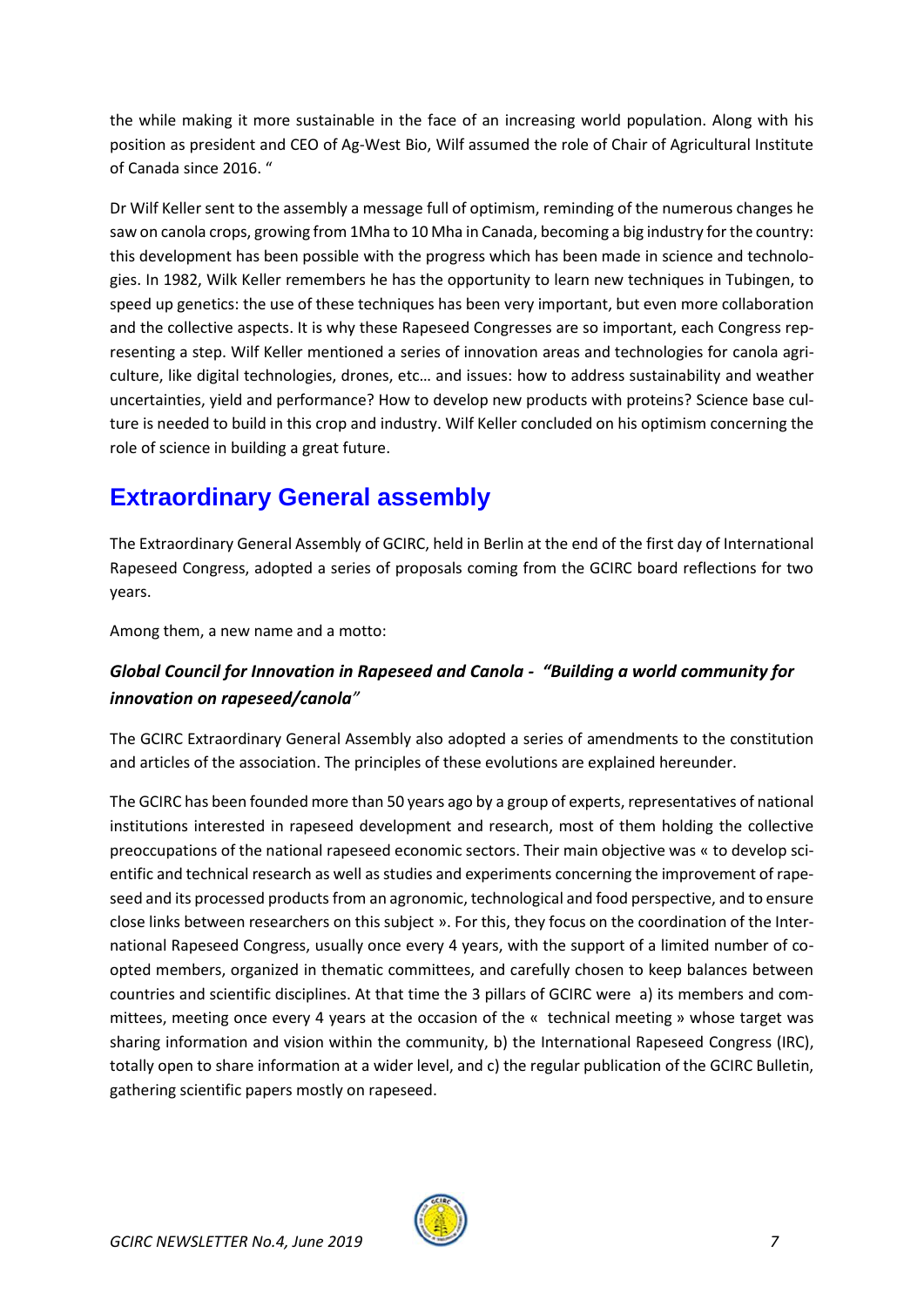The major function of GCIRC is still to stimulate research on Oilseed Rape (OSR)/Canola, which is largely grown all over the world but does not benefit from very strong research efforts as in major crops like wheat, corn, rice or soybean

Since our last General Assembly in 2017 in Alnarp, Sweden (report on the members' space on the website), the Executive Board with the Committees Chairs discussed in order to prepare proposals for the GCIRC future, for presentation and decisions during the General Assembly in Berlin, on June 17.

These proposals aim at reorganizing the GCIRC to reinforce its sustainability, considering the context of evolutions. The challenge is to find consistent options ensuring further development of the OSR/Canola world community, a better efficacy of the association and better services to its members, and sustainable finances.



#### **Governance: Developing coordination and vision**

From its origins, the GCIRC is at the crossroad of the interests of the OSR/Canola economic sector and of researchers: this point is fundamental and must be maintained in future. The effective participation of these two groups is a key element to develop a global vision.

The board of GCIRC is in charge of the general orientations and finances with a key mission for the organisation of the congress, and the research committee in charge of the scientific and technical topical issues.

The main orientations:

- extend the maximum number of board members to 18 in the perspective of future adhesions and keep the principle of one board member per country, relying on representative institutions.

2/ Reinforce the role of the research committees regarding the scientific issues,

The proposition is to extend to 6:

**Breeding** 

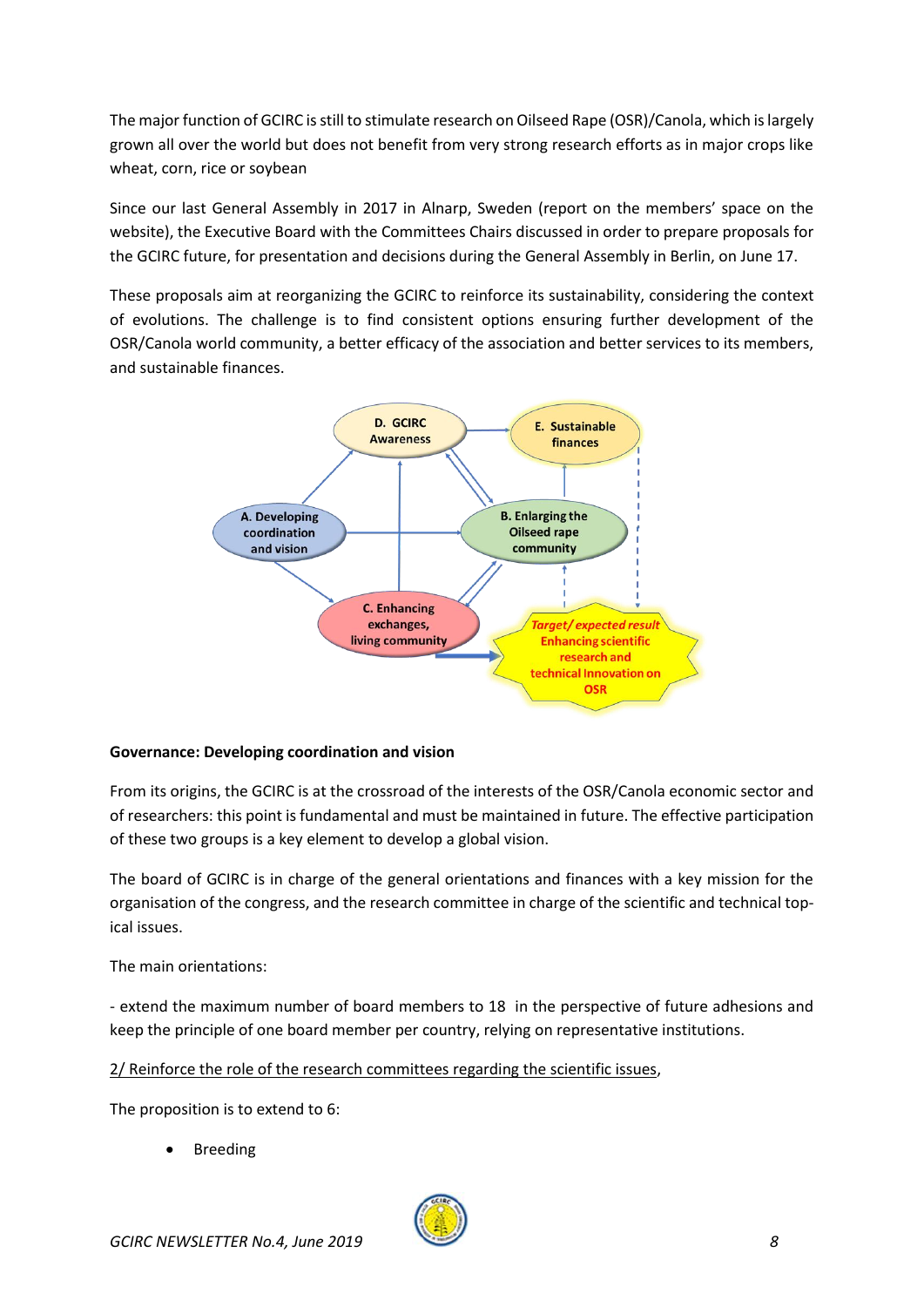- Agronomy
- Crop protection
- Analyses, processing and uses
- Economy and markets
- Mustard and other cruciferous oilseed crops

A pending question for developing the collective vision is how to build a dialogue with the companies and get their input. Perhaps a possible way could be to create a permanent "foresight group" involving representatives of companies from different links of the value chain.

The technical meetings (TM) should be the time to put things into perspective, through brainstorming sessions and debates too develop and share a vision of the major challenges.

**In order to enlarge the OSR/Canola community, associating mustards through a specific committee (other cruciferous oilseed species) is proposed: the development of other brassicas as crops and** of genomics gives a specific interest to a focus on these species.

Until today, GCIRC remains a confidential association with less than 80 members, with tight rules to join the association. Increasing the number of members is necessary to develop the capacities and the impact of GCIRC.it is proposed to develop institutional membership, for public and private institutions, To create a category of beneficent membership, associated to sponsoring of the association's activities, to create a category of "friends", with partial access to the website information, and to favour the key category of "individual active members" with lower fees than today.

Making GCIRC a living community means developing the interest of its members in interactions. Especially for researchers, the GCIRC should provide more than what they can find in disciplinary forums: multidisciplinary exchanges and interactions with the actors of transfer, development and economy may be of noticeable interest for researchers to set socio-economic arguments for their research choices, and to set priorities in research tracks. For this, the GCIRC should develop its vision at the crossroad of sectorial socio-economic issues and of research dynamics/challenges resulting in the choice of "hot topics" and coordination of exchanges on these topics. To support this process, GCIRC could implement tools, services and methods, such as website, newsletters and working groups.

**Working groups and hot topics could be organized, not needing** necessarily to be active worldwide: however, if problems are of great importance in one or several regions of the world, they are certainly worth to be considered within GCIRC. Working groups should be at the crossroad of scientific challenges and socio-economic issues, and deal with "hot topics", which are generally transversal to several disciplines.

Suggestions have been expressed at the occasion of the GCIRC survey, including pan-genomics, genomic technologies, nutrition studies, heat tolerance, integration of canola with other crops, insects' resistance to insecticides, etc…

For awareness purposes, especially on internet and considering that the main language used in the scientific community is English, the name and acronym of GCIRC should correspond to English terms.

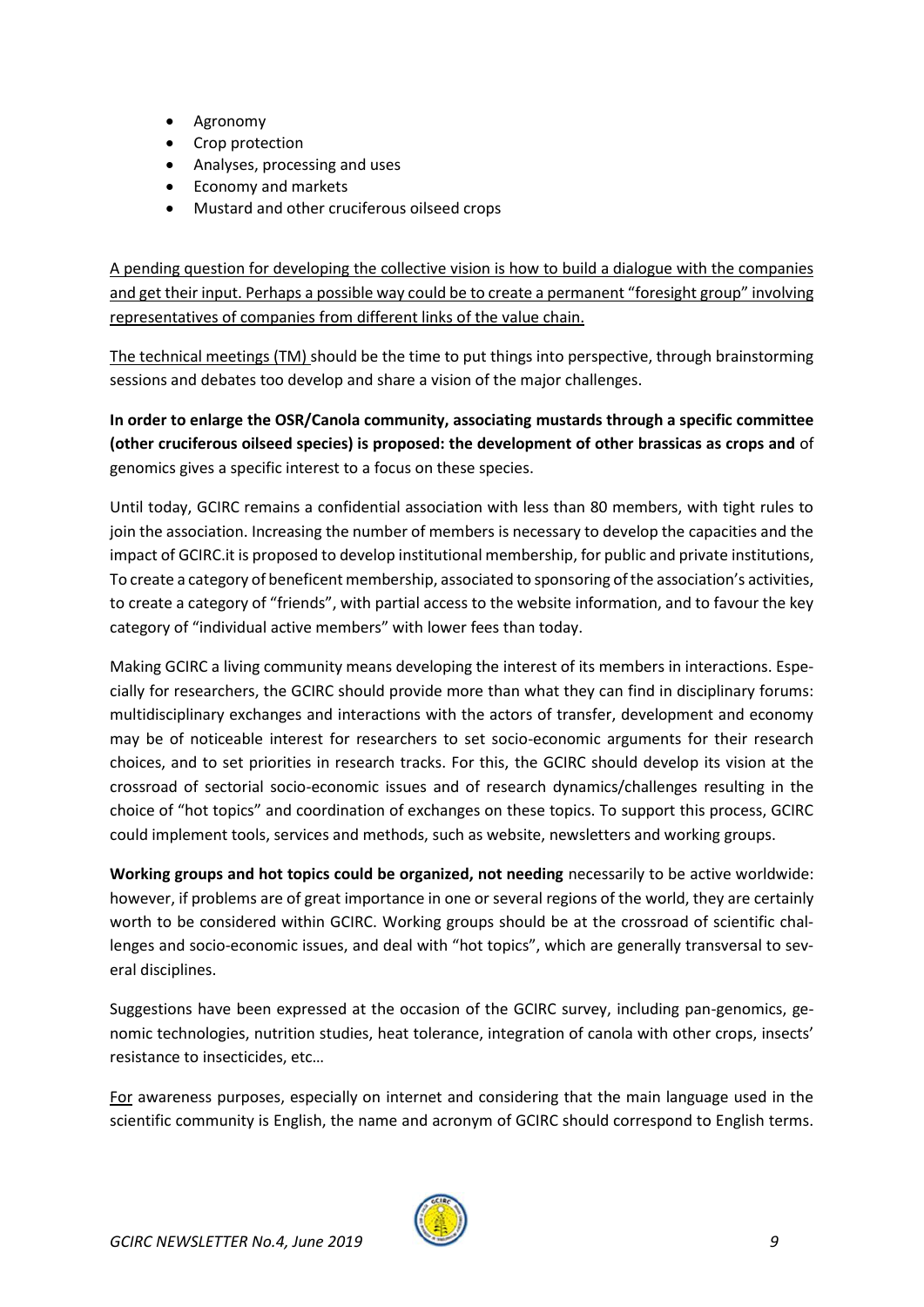In this perspective, the GCIRC General Assembly decided its name into "Global Council for Innovation in Rapeseed and Canola.

# <span id="page-9-0"></span>**Scientific news**

# <span id="page-9-1"></span>**Publications:**

### <span id="page-9-2"></span>**BREEDING**

- Arifuzzaman, M., Oladzadabbasabadi, A., McClean, P. et al. Mol Genet Genomics (2019). Shovelomics for phenotyping root architectural traits of rapeseed/canola (Brassica napus L.) and genomewide association mappin[ghttps://doi.org/10.1007/s00438-019-01563-x](https://doi.org/10.1007/s00438-019-01563-x)
- Dun, X., Shi, J., Liu, H. et al. Sci. China Life Sci. (2019). Genetic dissection of root morphological traits as related to potassium use efficiency in rapeseed under two contrasting potassium levels by hydroponics[. https://doi.org/10.1007/s11427-018-9503-x](https://doi.org/10.1007/s11427-018-9503-x)
- Jie Wang, Lieqiong Kuang, Xinfa Wang, Guihua Liu, Xiaoling Dun, Hanzhong Wang. Temporal genetic patterns of root growth in Brassica napus L. revealed by a low-cost, high-efficiency hydroponic system . Theor Appl Genet (2019).<https://doi.org/10.1007/s00122-019-03356-7>
- Jin-Qi Ma, Li-Juan Wei, Ai Lin, Chao Zhang, Wei Sun, Bo Yang, Kun Lu and Jia-Na Li . The Alternative Splicing Landscape of Brassica napus Infected with *Leptosphaeria maculans.* Genes 2019, 10(4), 296;<https://doi.org/10.3390/genes10040296>
- Zheng, M., Hu, M., Yang, H. et al. Three BnaIAA7 homologs are involved in auxin/brassinosteroid-mediated plant morphogenesis in rapeseed (Brassica napus L.) Plant Cell Rep (2019). <https://doi.org/10.1007/s00299-019-02410-4>
- Boszorádová, E., Matušíková, I., Libantová, J. et al. Cre-mediated marker gene removal for production of biosafe commercial oilseed rape. Acta Physiol Plant (2019) 41: 73. <https://doi.org/10.1007/s11738-019-2865-2>
- Fatemeh Atashi Shirazi, Hooman Razi, Ali Niazi, Abbas Alemzadeh. Molecular cloning and expression analysis of a stress-responsive WRKYtranscription factor gene,BnWRKY57,from Brassica napus . [http://www.pomics.com/shirazi\\_12\\_1\\_2019\\_37\\_47.pdf](http://www.pomics.com/shirazi_12_1_2019_37_47.pdf)
- Muhammad Shahid, Guangqin Cai, Feng Zu, Qing Zhao, Muhammad Uzair Qasim, Yueyun Hong, Chuchuan Fan and Yongming Zhou. Comparative Transcriptome Analysis of Developing Seeds and Silique Wall Reveals Dynamic Transcription Networks for Effective Oil Production in Brassica napus L. <https://doi.org/10.3390/ijms20081982>
- Qing Zhao, Jian Wu, Guangqin Cai, Qingyong Yang, Muhammad Shahid, Chuchuan Fan, Chunyu Zhang, Yongming Zhou. A novel quantitative trait locus on chromosome A9 controlling oleic acid con-tent in Brassica napus. Plant Biotechnology journal[. https://doi.org/10.1111/pbi.13142](https://doi.org/10.1111/pbi.13142)
- Liang Chai, Jinfang Zhang, Kun Lu, Haojie Li, Lintao Wu, Hongshen Wan, Benchuan Zheng, Cheng Cui, Jun Jiang and Liangcai Jiang. Identification of genomic regions associated with multi-silique trait in Brassica napus. BMC Genomics201920:304.<https://doi.org/10.1186/s12864-019-5675-4>
- Zhao, W., Zhang, L., Chao, H. et al. Genome-wide identification of silique-related traits based on highdensity genetic linkage map in Brassica napus. Mol Breeding (2019) 39: 86. <https://doi.org/10.1007/s11032-019-0988-1>

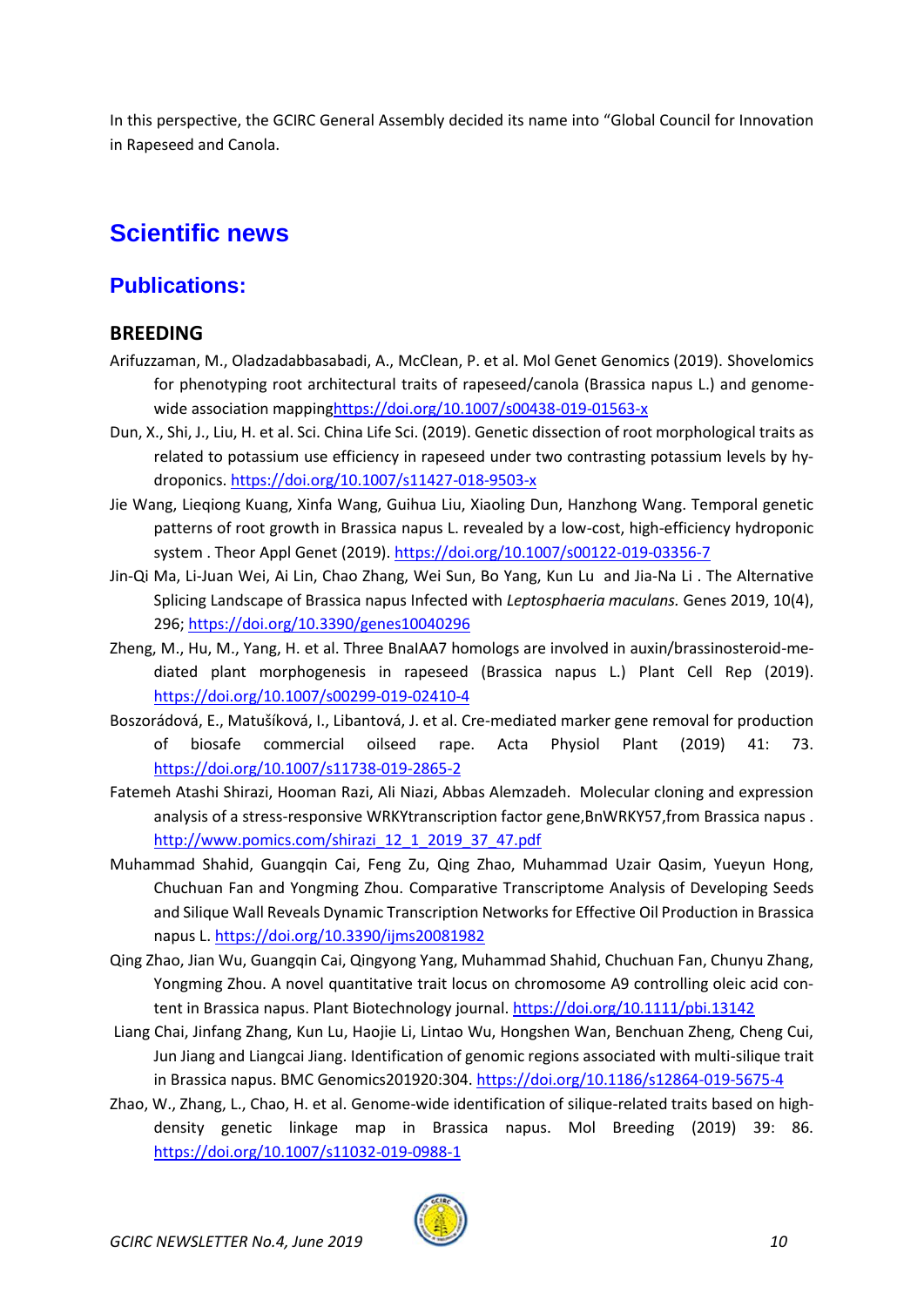- Souhail Channaoui, Mostapha Labhilili, Hamid Mazouz, Mohamed El Fechtali and Abdelghani Nabloussi. Assessment of novel EMS-induced genetic variability in rapeseed (Brassica napus L.) and selection of promising mutants. Pakistan Journal of Botany 51(5). [https://doi.org/10.30848/PJB2019-5\(15\)](https://doi.org/10.30848/PJB2019-5(15))
- Weihua Long, Maolong Hu, Jianqin Gao, Lijie Sun, Jiefu Zhang, Huiming Pu. Identification and application of markers closely linked to the restorer gene (Rfm) in rapeseed (Brassica napus L.). <https://doi.org/10.1270/jsbbs.18105>
- Jingjing Xu, Chinedu Charles Nwafor, Nadil Shah, Yuanwei Zhou, Chunyu Zhang. Identification of genetic variation in Brassica napus seeds for tocopherol content and composition using near-infrared spectroscopy technique. Plant Breeding.<https://doi.org/10.1111/pbr.12708>
- Xin He, Sai Xie, Pan Xie, Min Yao, Wei Liu, Lunwen Qin, Zhongsong Liu, Ming Zheng, Hongfang Liu, Mei Guan, Wei Hua. Genome-wide identification of stress-associated proteins (SAP) with A20/AN1 zinc finger domains associated with abiotic stresses responses in Brassica napus. Environmental and Experimental Botany,2019,<https://doi.org/10.1016/j.envexpbot.2019.05.007>
- Yuanyuan Pu, Lijun Liu, Junyan Wu, Yuhong Zhao, Jing Bai, Li Ma, Jinli Yue, Jiaojiao Jin, Zaoxia Niu, Yan Fang and Wancang Sun. Transcriptome Profile Analysis of Winter Rapeseed (Brassica napus L.) in Response to Freezing Stress, Reveal Potentially Connected Events to Freezing Stress. Int. J. Mol. Sci. 2019, 20(11), 2771;<https://doi.org/10.3390/ijms20112771>
- Dominic Knoch, Amine Abbadi, Fabian Grandke, Rhonda C. Meyer, Birgit Samans, Christian R. Werner, Rod J. Snowdon, Thomas Altmann. Strong temporal dynamics of QTL action on plant growth progression revealed through high-throughput phenotyping in canola. Plant biotechnology journal.<https://doi.org/10.1111/pbi.13171>

PhD thesis:

An, Bo. Identification of QTL for seed weight, flowering time, and oil content in oilseed rape (Brassica napus L.) 2019. URI[: http://hdl.handle.net/1993/33865](http://hdl.handle.net/1993/33865)

MSc thesis:

- Shiranifar, Bijan, 2019. Evaluation of Spring Canola (Brassica Napus) Lines Derived from Rutabaga (Brassica Napus Var. Napobrassica) X Canola Crosses for Agronomic and Seed Quality Traits and Heterosis. University of Alberta[. https://doi.org/10.7939/R3ZK5624M](https://doi.org/10.7939/R3ZK5624M)
- Jani, Bhavikkumar N. Broadening of genetic diversity in spring canola (Brassica napus L.) by use of C genome of B. oleracea var. capitata, and the effect of this on the performance of the inbred lines and their test-hybrids. University of Alberta.<https://doi.org/10.7939/R30V8B014>

### <span id="page-10-0"></span>**BIOLOGY**

Dylan J. Ziegler, Deirdre Khan, Jenna L. Kalichuk , Michael G. Becker , Mark F. Belmonte 2019. Transcriptome landscape of the early *Brassica napus* seed . JIPB.<https://doi.org/10.1111/jipb.12812>

## <span id="page-10-1"></span>**CROP PROTECTION**

Ram Singh Dhaliwal and Bahaderjeet Singh. Pathogenicity test of Alternaria brassicae (Berk.) Sacc. using artificial inoculation methods on common varieties of rapeseed-mustard in Punjab region. Journal of Oilseed Brassica, 10 (1) : 21-26, January 2019 Journal of Oilseed Brassica, 10 (1) January, 2019 21;<http://www.srmr.org.in/ojs/index.php/job/article/viewFile/329/210>

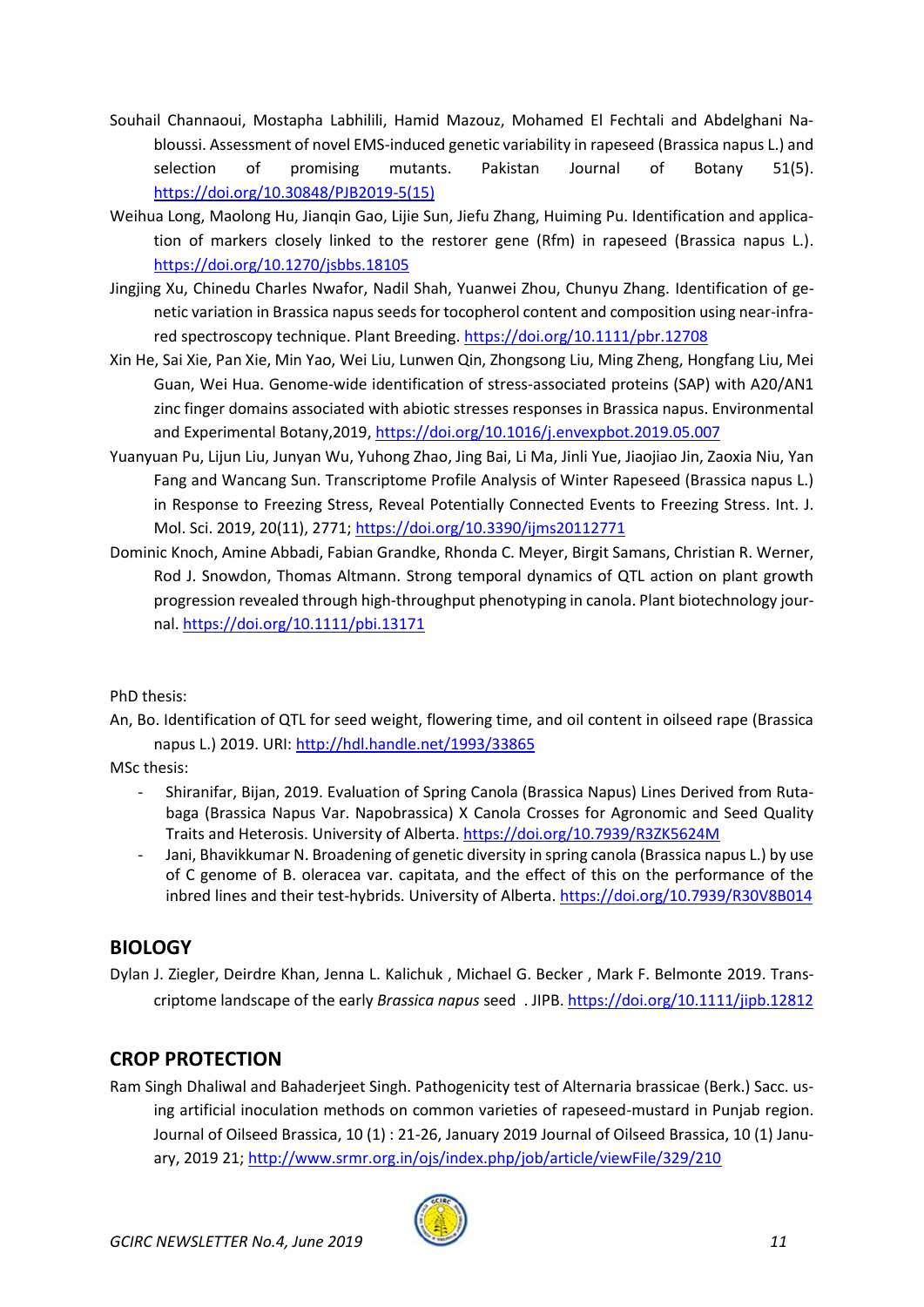- Michael Wayne Harding, T. Blake Hill, Yalong Yang, Greg C Daniels, Sheau-Fang Hwang, Stephen Ernest Strelkov, Ronald J. Howard, and Jie Feng An improved Evans blue staining method for consistent, accurate assessment of Plasmodiophora brassicae resting spore viability. <https://doi.org/10.1094/PDIS-05-18-0855-RE>
- Claudia I. Diaz, Felipe Cevallos, and John Damicone. Characterization of the Race Structure of Leptosphaeria maculans Causing Blackleg of Winter Canola in Oklahoma and Kansas. <https://doi.org/10.1094/PDIS-01-19-0181-RE>
- Reynaldi Darma, Adrian Lutz, Candace E. Elliott, Alexander Idnurm. Identification of a gene cluster for the synthesis of the plant hormone abscisic acid in the plant pathogen Leptosphaeria maculans. Fungal Genetics and Biology,<https://doi.org/10.1016/j.fgb.2019.04.015>
- Andrew S Urquhart, Alexander Idnurm, Limitations of transcriptome-based prediction of pathogenicity genes in the plant pathogen Leptosphaeria maculans, FEMS Microbiology Letters, Volume 366, Issue 7, April 2019, fnz080[, https://doi.org/10.1093/femsle/fnz080](https://doi.org/10.1093/femsle/fnz080)
- Yengkhom Premlata Devi and G.K.N.Chhetry. In vitro screening of Trichoderma viride against Albugo candida-white rust pathogen of rapeseed-mustard .<https://e-journal.sospublication.co.in/>
- Jabraeil Razmjou, Mahdieh Jafary and Ehsan Borzou. Host plantpreference and life table of Brevicoryne brassicae (Hemiptera: Aphididae). J. Crop Prot. 2019, 8 (2). [http://fsct.modares.ac.ir/article-3-](http://fsct.modares.ac.ir/article-3-17993-en.pdf) [17993-en.pdf](http://fsct.modares.ac.ir/article-3-17993-en.pdf)
- Sevak Das, D.N. Tejani, J.C. Patel, A.G. Desai, A.I. Desai and Gangwar, G.P. 2019. Effect of Weather Parameters on Population Dynamics of Mustard Aphid.Int.J.Curr.Microbiol.App.Sci. 8(4): 1648- 1653. doi:<https://doi.org/10.20546/ijcmas.2019.804.192>
- Yahya Z. A. Gaafar, Heiko Ziebell. Two Divergent Isolates of Turnip Yellows Virus from Pea and Rapeseed and First Report of Turnip Yellows Virus-Associated RNA in Germany. Microbiology. <https://doi.org/10.1128/MRA.00214-19>
- Huang, F.; Hao, Z.; Yan, F. Influence of Oilseed Rape Seed Treatment with Imidacloprid on Survival, Feeding Behavior, and Detoxifying Enzymes of Mustard Aphid, Lipaphis erysimi. Insects 2019, 10, 144[. https://doi.org/10.3390/insects10050144](https://doi.org/10.3390/insects10050144)
- R. Taghizadeh . Comparative Life Table of Mustard Aphid, Lipaphis erysimi(Kaltenbach) (Hemiptera: Aphididae) on Canola Cultivars J. Agr. Sci. Tech. (2019) Vol. 21(3): 627-636627. [http://fsct.mo](http://fsct.modares.ac.ir/article-23-17248-en.pdf)[dares.ac.ir/article-23-17248-en.pdf](http://fsct.modares.ac.ir/article-23-17248-en.pdf)
- Congdon, B.; Matson, P.; Begum, F.; Kehoe, M.; Coutts, B. Application of Loop-Mediated Isothermal Amplification in an Early Warning System for Epidemics of an Externally Sourced Plant Virus. Plants 2019, 8, 139.<https://doi.org/10.3390/plants8050139>
- Jenny Liu, Boyd A Mori, Owen Olfert, Rebecca H Hallett, Determining Temperature-Dependent Development and Mortality Parameters of the Swede Midge (Diptera: Cecidomyiidae), Journal of Economic Entomology, , toz095,<https://doi.org/10.1093/jee/toz095>
- PhD thesis: Perry, Kym D. The colonisation of canola crops by the diamondback moth, Plutella xylostella L., in southern Australia. University of Adelaide.<http://hdl.handle.net/2440/119290>

MSc theses:

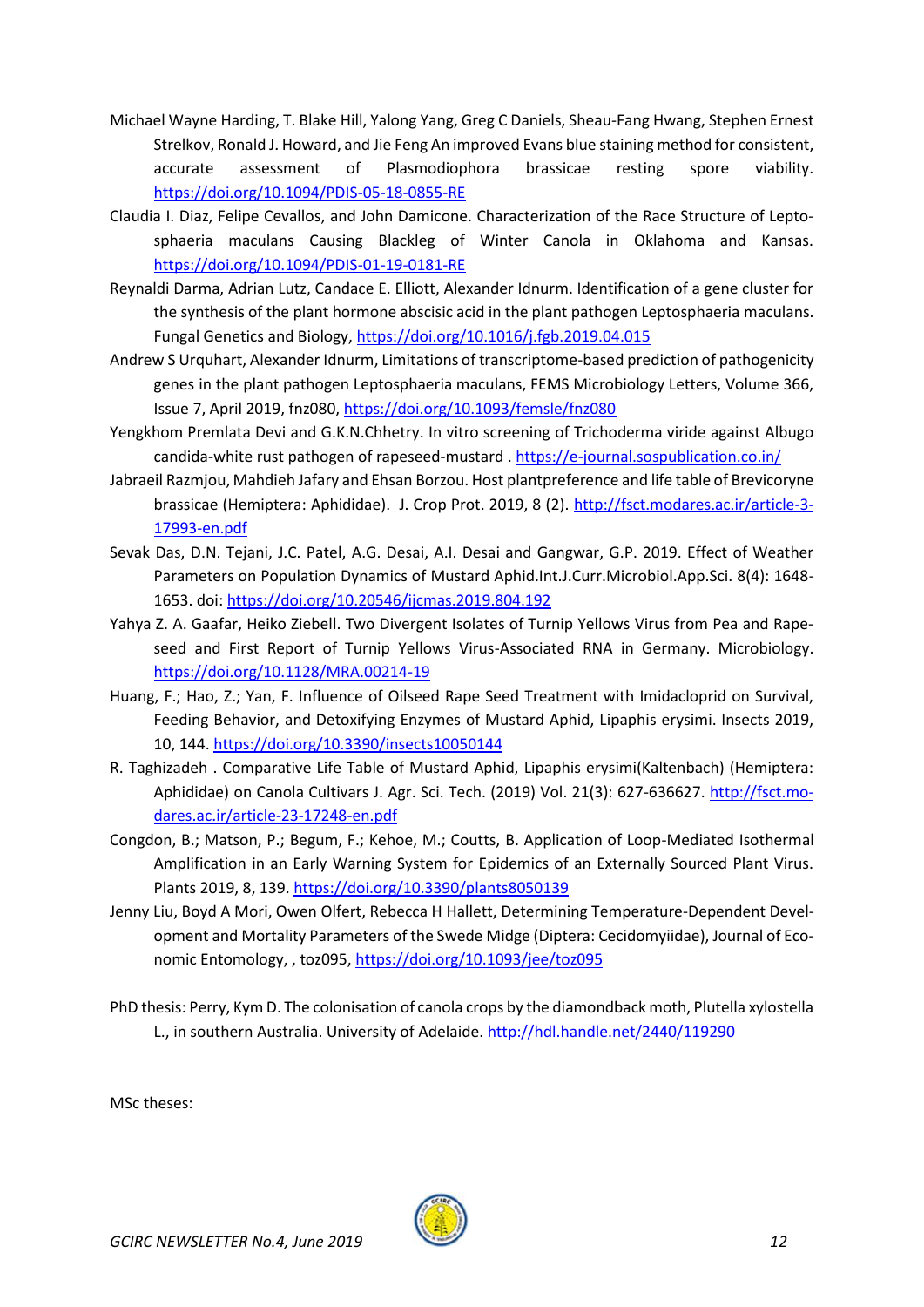- Muzzatti, Matthew James. The development of a pheromone-based action threshold for management of swede midge (Contarinia nasturtii (Kieffer)) in canola (Brassica napus L.). University of Guelph. <http://hdl.handle.net/10214/15910>
- Hallett, Rebecca. Modelling swede midge (Contarinia nasturtii Kieffer) population dynamics in its invasive range. University of Guelph.<http://hdl.handle.net/10214/16000>

### <span id="page-12-0"></span>**AGRONOMY**

- Malek, Mohsen; Ghaderi-Far, Farshid; Torabi, Benjamin; Sadeghipour, Hamid Reza; Hay, Fiona R. The Influence of Seed Priming on Storability of Rapeseed (Brassica napus) Seeds. <https://doi.org/10.15258/sst.2019.47.1.09>
- Khanum, S.A.Majid,A.Bibi, A.Ulfat, S.Ashra. SEED PRIMING ENHANCES CANOLA (BRASSICA NA-PUSL.)YIELD BY MODULATINGBIOCHEMICAL AND PHYSIOLOGICAL PROPERTIES UNDER WATER DEFICITCONDITIONK. The J. Anim. Plant Sci. 29(3):2019. [http://www.thejaps.org.pk/docs/Ac](http://www.thejaps.org.pk/docs/Accepted/2019/29-03/05.pdf)[cepted/2019/29-03/05.pdf](http://www.thejaps.org.pk/docs/Accepted/2019/29-03/05.pdf)
- Brendan Christy, Jens Berger, Heping Zhang, Penny Riffkin, Angela Merry, Anna Weeks, Terry McLean, Garry J. O'Leary. Potential yield benefits from increased vernalisation requirement of canola in Southern Australia. Field Crops Research[, https://doi.org/10.1016/j.fcr.2019.05.015](https://doi.org/10.1016/j.fcr.2019.05.015)
- Souhail Channaoui, Imane Saghouri El Idrissi, Hamid Mazouz et Abdelghani Nabloussi. Reaction of some rapeseed (Brassica napus L.) genotypes to different drought stress levels during germination and seedling growth stages .<https://doi.org/10.1051/ocl/2019020>
- Yaser Ostovari, Afshin Honarbakhsh, Hamed Sangoony, Farhad Zolfaghari, Kimia Maleki, Ben Ingram. GIS and multi-criteria decision-making analysis assessment of land suitability for rapeseed farming in calcareous soils of semi-arid regions. Ecological Indicators, Volume 103, 2019, <https://doi.org/10.1016/j.ecolind.2019.04.051>
- Ziadoon M. Jaafar, Mahmood A. Ramadhan, Raghad S. Mouhamad1, Rasha A Mussa, ButhainaA.Jassim, Ahmed J. Husain. Evaluation of Rapeseed (Brassica napusL.) maturity and productivity for accumulative temperature [. http://dx.doi.org/10.21931/RB/2019.04.01.7](http://dx.doi.org/10.21931/RB/2019.04.01.7)
- Simon Kightley, Helen Appleyard, David Evershed, Linda Maile, William Smith, Pravina Solanki and Thomas Wood. Investigation of high levels of erucic acid in consignments of double-zero oilseed rape varieties. Project report AHDB N°602. [https://cereals.ahdb.org.uk/media/1477189/pr602](https://cereals.ahdb.org.uk/media/1477189/pr602-final-project-report-february-2019-.pdf) [final-project-report-february-2019-.pdf](https://cereals.ahdb.org.uk/media/1477189/pr602-final-project-report-february-2019-.pdf)
- Souhail Channaoui, Imane Saghouri El Idrissi, Hamid Mazouz and Abdelghani Nabloussi. Reaction of some rapeseed (Brassica napus L.) genotypes to different drought stress levels during germination and seedling growth stages. OCL 2019, 26, 23. <https://doi.org/10.1051/ocl/2019020>
- Vujaković, M., Marjanović-Jeromela, A., Ovuka, J., Jovičić, D., & Savić, J. (2019). Oilseed rape seed aging. Journal on Processing and Energy in Agriculture, 23(2), 55-57. [https://scindeks.ceon.rs/arti](https://scindeks.ceon.rs/article.aspx?artid=1821-44871902055V)[cle.aspx?artid=1821-44871902055V](https://scindeks.ceon.rs/article.aspx?artid=1821-44871902055V)
- James K. M. Brown, Rebecca Beeby & Steven Penfield . Yield instability of winter oilseed rape modulated by early winter temperature. Scientific Reports 9, Article number: 6953 (2019) <https://doi.org/10.1038/s41598-019-43461-7>

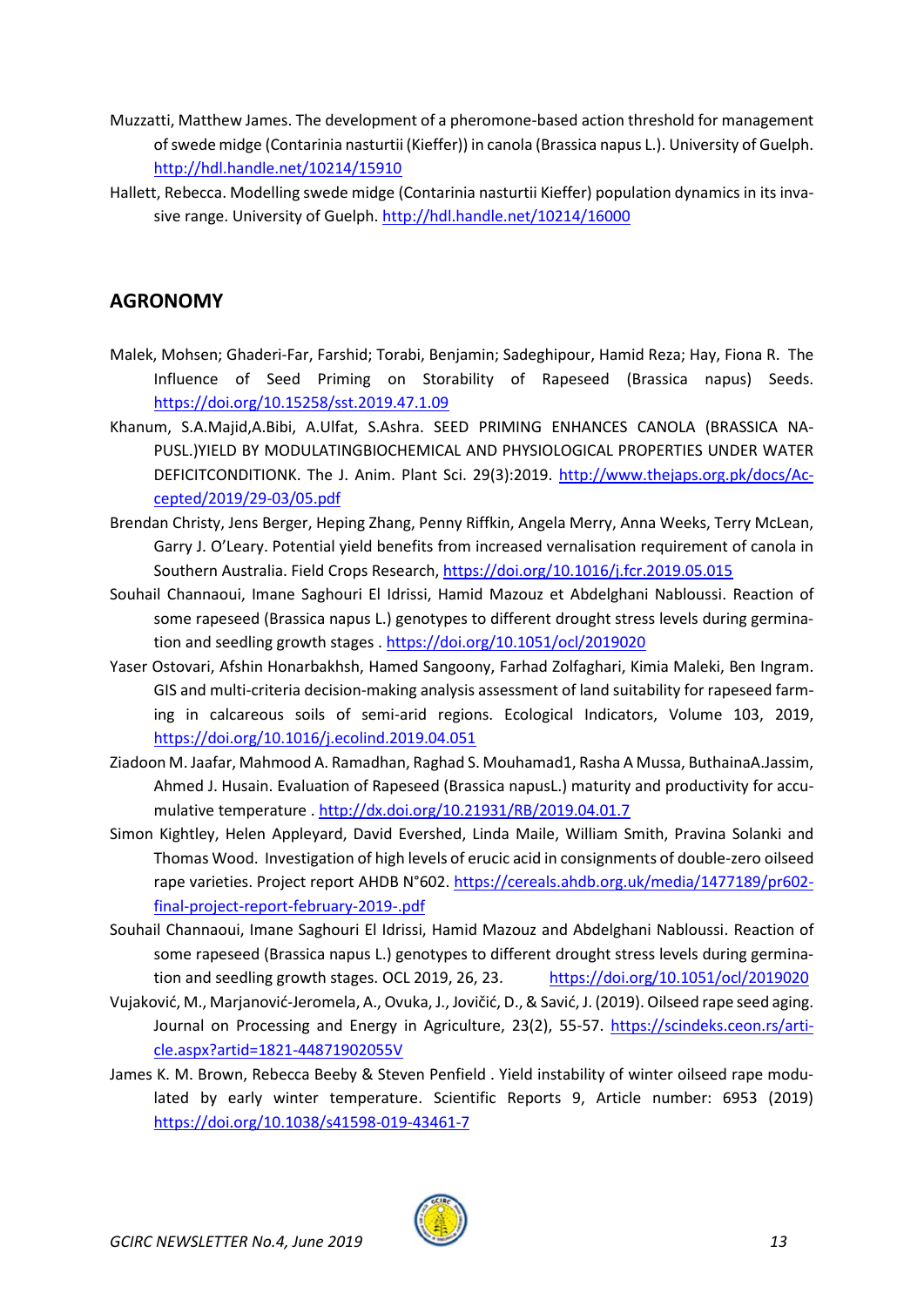- Budong Qian, Xuebin Zhang, Ward Smith, Brian Grant, Qi Jing, Alex Cannon, Denise Neilsen, Brian McConkey, Guilong Li, Barrie Bonsal, Hui Wan, Li Xue and Jun Zhao. Climate change impacts on Canadian yields of spring wheat, canola and maize for global warming levels of 1.5, 2.0, 2.5 and 3.0°C. Environmental Research Letters<https://doi.org/10.1088/1748-9326/ab17f>
- Zakir Hossain, Eric N. Johnson, Li Wang, Robert E. Blackshaw, Yantai Gan. Comparative analysis of oil and protein content and seed yield of five Brassicaceae oilseeds on the Canadian prairie. Industrial Crops and Products, Volume 136[, https://doi.org/10.1016/j.indcrop.2019.05.001](https://doi.org/10.1016/j.indcrop.2019.05.001)
- Genei Antonio Dalmago, Cleusa Adriane Menegassi Biachi, Samuel Kovaleski, Elizandro Fochesatto. Evaluation of mathematical equations for estimating leaf area in rapeseed. [http://www.ccare](http://www.ccarevista.ufc.br/seer/index.php/ccarevista/article/view/6358)[vista.ufc.br/seer/index.php/ccarevista/article/view/6358](http://www.ccarevista.ufc.br/seer/index.php/ccarevista/article/view/6358)
- Kui Liu, Eric N. Johnson, Robert E. Blackshaw, Zakir Hossain, Yantai Gan. Improving the productivity and stability of oilseed cropping systems through crop diversification. Field Crops Research. <https://doi.org/10.1016/j.fcr.2019.03.020>
- Aggarwal Navneet, Gontar B, Amanda P, Dzoma B, Arsego F and Roberts P, Oakey H, Li W, Boutsalis P and McMurray L. Weed responses to high break crop intensity systems[. https://grdc.com.au/re](https://grdc.com.au/resources-and-publications/grdc-update-papers/tab-content/grdc-update-papers/2019/02/weed-responses-to-high-break-crop-intensity-systems)[sources-and-publications/grdc-update-papers/tab-content/grdc-update-pa](https://grdc.com.au/resources-and-publications/grdc-update-papers/tab-content/grdc-update-papers/2019/02/weed-responses-to-high-break-crop-intensity-systems)[pers/2019/02/weed-responses-to-high-break-crop-intensity-systems](https://grdc.com.au/resources-and-publications/grdc-update-papers/tab-content/grdc-update-papers/2019/02/weed-responses-to-high-break-crop-intensity-systems)
- Md Asaduzzaman, Jim E. Pratley, David Luckett, Deirdre Lemerle & Hanwen Wu. Weed management in canola (Brassica napus L): a review of current constraints and future strategies for Australia. <https://doi.org/10.1080/03650340.2019.1624726>
- Cui Cui, Xurong Xie & Qingyuan Zhou (2019) Phytotoxic Effects of Residual Glufosinate on the Nitrogen Assimilation of Transplanted Rapeseed Seedlings, Communications in Soil Science and Plant Analysis, 50:11, 1370-1385,<https://doi.org/10.1080/00103624.2019.1614612>
- Edwige Charbonnier, Aline Fugeray-Scarbel et Stéphane Lemarié. Rapeseed: how to value varieties with higher nitrogen use efficiency in France[. https://doi.org/10.1051/ocl/2019021](https://doi.org/10.1051/ocl/2019021)
- Laîné, P.; Haddad, C.; Arkoun, M.; Yvin, J.-C.; Etienne, P. Silicon Promotes Agronomic Performance in Brassica napus Cultivated under Field Conditions with Two Nitrogen Fertilizer Inputs. Plants 2019, 8, 137. <https://doi.org/10.3390/plants8050137>
- Luzia von Känel, Josefa Fuchs, Volker Prasuhn and Peter Molnar Comparison of dendrometer measurements with lysimeter data at Agroscope Reckenholz. Gumpensteiner Lysimetertagung 2019, 143 – 146 ISBN: 978-3-902849-64-9

PhD theses:

- Flick, Gabriel D. Brassicaceae Seed Persistence and Dormancy in the Willamette Valley. [https://ir.li](https://ir.library.oregonstate.edu/concern/graduate_thesis_or_dissertations/1831cq82r)[brary.oregonstate.edu/concern/graduate\\_thesis\\_or\\_dissertations/1831cq82r](https://ir.library.oregonstate.edu/concern/graduate_thesis_or_dissertations/1831cq82r)
- Emilie Poisson. Optimisation de la fertilisation soufrée pour améliorer le rendement et la qualité grainière du colza : impacts des interactions Soufre/Azote et du changement climatique, identifications d'idéotypes (in french) / Optimization of sulfur fertilization to improve the yield and grain quality of rapeseed: impacts of Sulfur / Nitrogen interactions and climate change, identifications of ideotypes. University of Caen Normandie.<https://www.theses.fr/2018NORMC264>

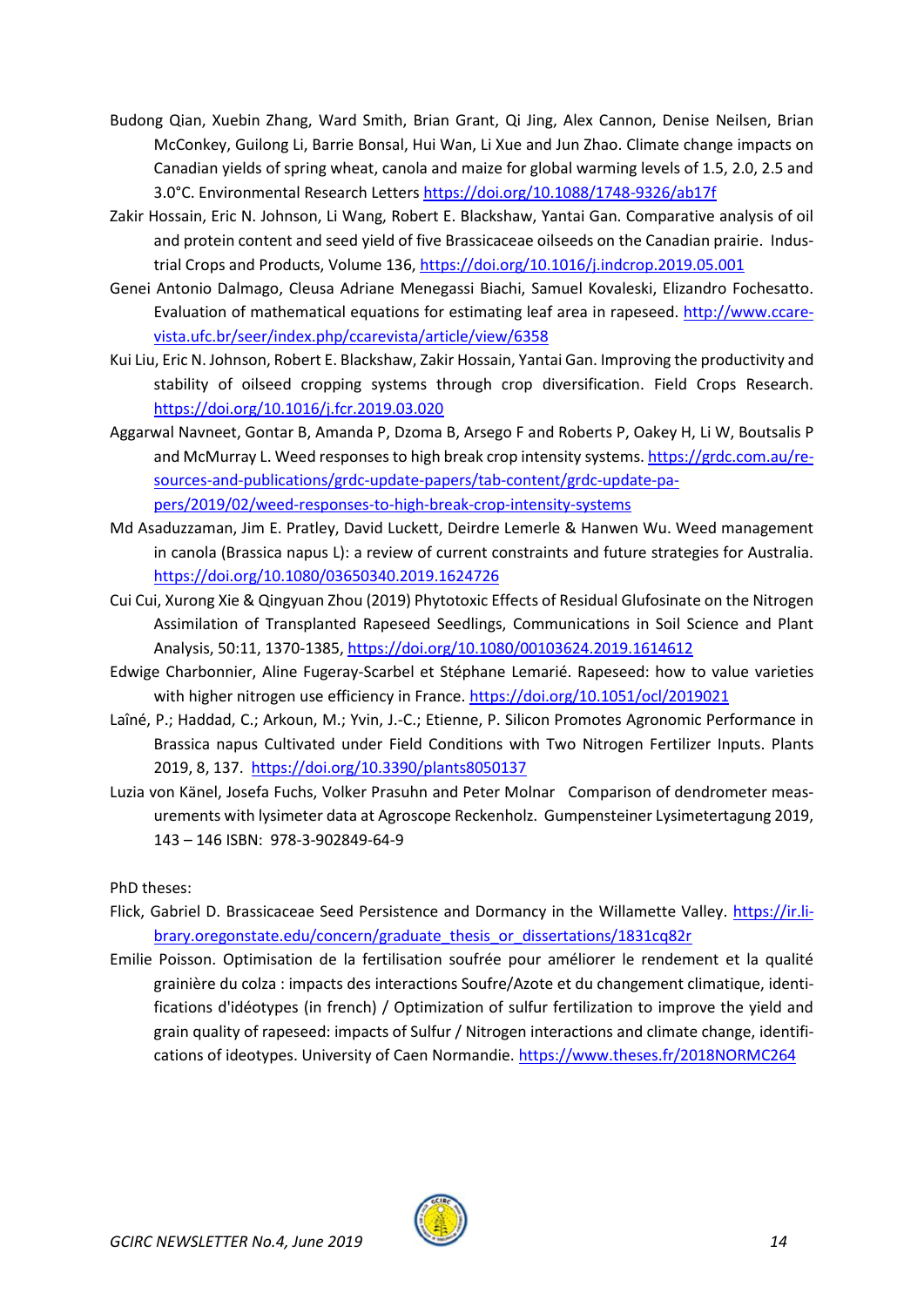#### <span id="page-14-0"></span>**PROCESSING and USES**

#### **Processes, oil, proteins**

- Ying Wu, Feiran Xu, Shengyang Ji, Jialu Ji, Fuyi Qin, Xingrong Ju and Lifeng Wang. Influence of photooxidation on the lipid profile of rapeseed oil using UHPLC-QTOF-MS and multivariate data analysis. [https://pubs.rsc.org/en/content/articlelan](https://pubs.rsc.org/en/content/articlelanding/2019/ay/c9ay00385a/unauth#!divAbstract)[ding/2019/ay/c9ay00385a/unauth#!divAbstract](https://pubs.rsc.org/en/content/articlelanding/2019/ay/c9ay00385a/unauth#!divAbstract)
- Hongjiao Xu, Sihua Hong, Zhibin Yan, Qian Zhao, Ying Shi, Nazi Song, Junqiu Xie, Xianxing Jiang, RAP-8 ameliorates liver fibrosis by modulating cell cycle and oxidative stress. Life Sciences, <https://doi.org/10.1016/j.lfs.2019.04.037>
- Marcel Skejovic Joehnke, René Lametsch, Jens Christian Sørensen. Improved in vitro digestibility of rapeseed napin proteins in mixtures with bovine beta-lactoglobulin. Food Research International,Volume 123[, https://doi.org/10.1016/j.foodres.2019.05.004](https://doi.org/10.1016/j.foodres.2019.05.004)
- Hristo Kalaydzhiev, Petya Ivanova, Cristina L. M. Silva, Vesela I. Chalova. Protein-Rich Ingredient Co-Produced from Ethanol-Treated Industrial Rapeseed Meal. Pol. J. Food Nutr. Sci. 2019;69(2):129–136.<https://doi.org/10.31883/pjfns-2019-0007>
- Youdong Li, Jinwei Li, Qingfeng Su and Yuanfa Liu . Sinapine reduces non-alcoholic fatty liver disease in mice by modulating the composition of the gut microbiota. Food func, 2019. <https://doi.org/10.1039/C9FO00195F>
- Ramiro J. Sánchez, María B. Fernández and Susana M. Nolasco. Ethanol extraction of canola oil: Kinetics and effects of type of solvent and microwave-pretreatment. OCL Journal. <https://doi.org/10.1051/ocl/2019025>
- Qingzhi Ding, Hanfei Jiang, Yuxin Chen, Lin Luo, Ronghai He, Haile Ma, Ricardo A. Wu-Chen, Ting Zhang. Influence of nitrogen protection on the extraction yield and antioxidant activities of polyphenols by ultrasonic-assisted extraction from rapeseed meal. J of food process Engineering; <https://doi.org/10.1111/jfpe.13104>
- Yan Wang, Ji Liu, Fuhao Wei, Xiaolan Liu, Yi Chunxia, Yonggen Zhang, Improvement of the nutritional value, sensory properties and bioavailability of rapeseed meal fermented with mixed microorganisms, LWT, 2019,<https://doi.org/10.1016/j.lwt.2019.06.005>
- Patent US20190150473A1 Johannes Hendrikus Maria WILLEMSEN, Johannes Hendrikus Antonius Jeroen VERMUNT, Nienke Nina HYLKEMA, Gerardus Johannes Franciscus Smolders. Soluble rapeseed protein isolate. [https://patentimages.sto](https://patentimages.storage.googleapis.com/7b/6b/6f/167372581cc5ab/US20190150473A1.pdf)[rage.googleapis.com/7b/6b/6f/167372581cc5ab/US20190150473A1.pdf](https://patentimages.storage.googleapis.com/7b/6b/6f/167372581cc5ab/US20190150473A1.pdf)
- Peg Gee Chang, Rahul Gupta, Yakindra Prasad Timilsena. Rheological and Microstructural Characteristics of Canola Protein Isolate−Chitosan Complex Coacervates. https://doi.org/10.1111/1750- 3841.14599
- Daniela Vergara, Carolina Shene. Encapsulation of lactoferrin into rapeseed phospholipids based liposomes: Optimization and physicochemical characterization. Journal of Food Engineering, Volume 262, 2019, https://doi.org/10.1016/j.jfoodeng.2019.05.012
- Ermakov, C.F., Chmykhova, T.G., Timoshenko, A.V. et al. Tribological Features of Environmentally Safe Lubricant Compositions Based on Rapeseed OilJ. Frict. Wear (2019) 40: 194. <https://doi.org/10.3103/S1068366619020053>

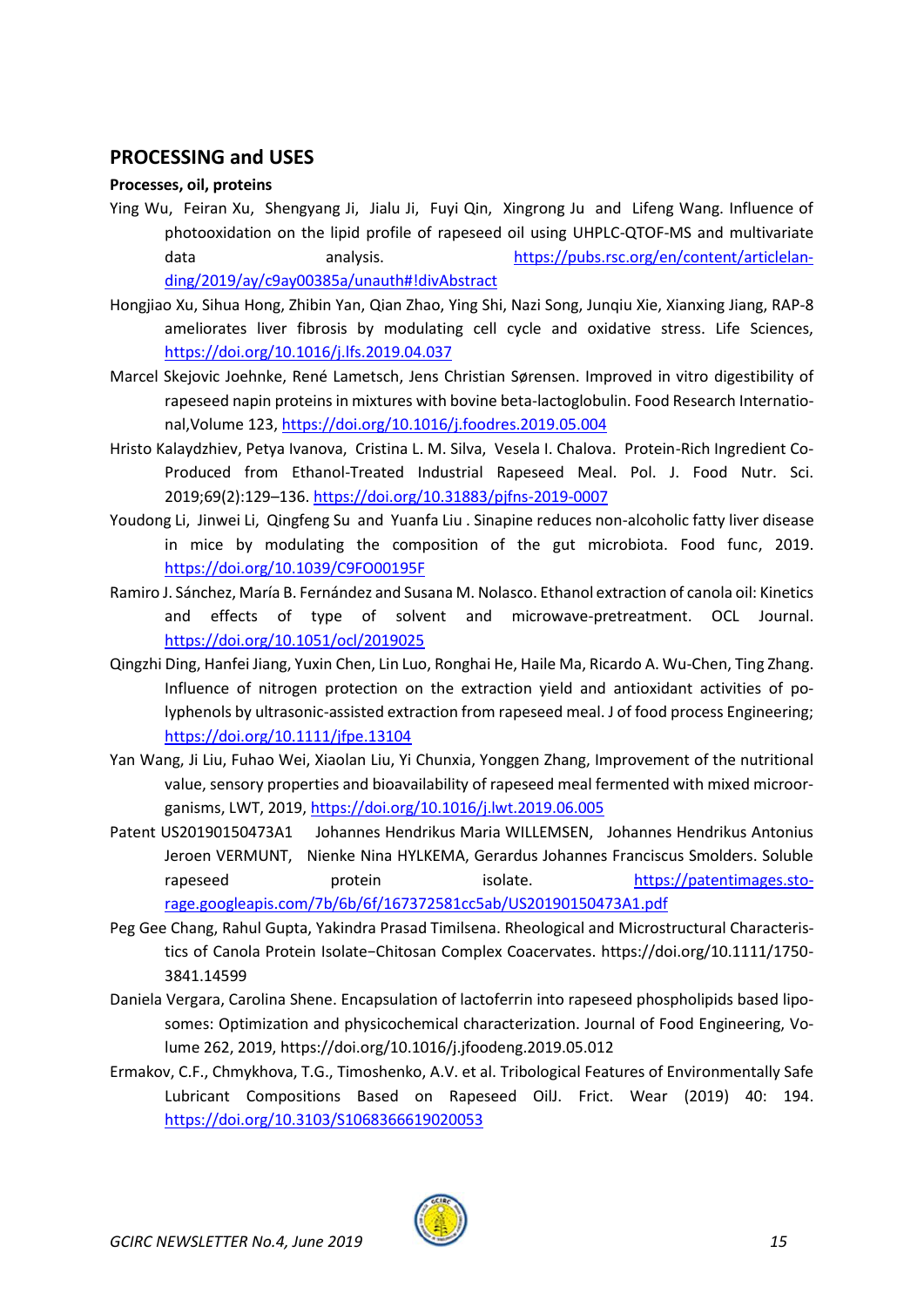**Feed**

- Škapa, S. & Vochozka, M. Waste energy recovery improves price competitiveness of artificial forage from rapeseed straw. Clean Techn Environ Policy (2019)[. https://doi.org/10.1007/s10098-019-](https://doi.org/10.1007/s10098-019-01697-x) [01697-x](https://doi.org/10.1007/s10098-019-01697-x)
- Xu, M., Wang, T., Wang, J. et al. An evaluation of mixed plant protein in the diet of Yellow River carp (Cyprinus carpio): growth, body composition, biochemical parameters, and growth hormone/insulin-like growth factor 1. Fish Physiol Biochem (2019). <https://doi.org/10.1007/s10695-019-00641-6>
- Karel Vehovský, Roman Stupka, Kateřina Zadinová, Michal Šprysl, Monika Okrouhlá, Nicole Lebedová, Eva Mlyneková, Jaroslav Čítek . Effect of dietary rapeseed and soybean oil on growth performance, carcass traits, and fatty acid composition of pigs. <http://dx.doi.org/10.1590/rbz4820180131>
- Rachel Kathleen Savary, Janice L MacIsaac, Bruce Rathgeber, Nancy McLean, Derek Martin Anderson. Evaluating Brassica napus and Brassica juncea meals with supplemental enzymes for use in brown-egg laying hen diets: Production performance and egg quality factors . Revue canadienne de science animale[, https://doi.org/10.1139/CJAS-2018-0193](https://doi.org/10.1139/CJAS-2018-0193)
- L P Zhu, J P Wang, X M Ding, S P Bai, Q F Zeng, Z W Su, Y Xuan, T J Applegate, K Y Zhang, The effects of varieties and levels of rapeseed expeller cake on egg production performance, egg quality, nutrient digestibility, and duodenum morphology in laying hens, Poultry Science, , pez254, <https://doi.org/10.3382/ps/pez254>
- Poster : Stach, L. L., Heidari, F., Rajendran, A., Øverland, M., Mydland, L. T., Øvrum Hansen, J., ... & Hu, B. (2019). Enhancing Feed Digestibility and Nutritional Property of Rapeseed Meal by Fungal Treatment in Solid Cultures.

#### **Analyses :**

- Weijun Wang, Changsheng Liu, Fenghong Huang, Wenlin Li, Chang Zheng. Preparation and characterization of nanocellulose from rapeseed hull. OCS. [http://www.journa](http://www.journalocs.org/EN/Y2019/V4/I1/55)[locs.org/EN/Y2019/V4/I1/55](http://www.journalocs.org/EN/Y2019/V4/I1/55)
- B.V. Le Thanh, E. Beltranena, X. Zhou, L.F. Wang, R.T. Zijlstra. Amino acid and energy digestibility of Brassica napus canola meal from different crushing plants fed to ileal-cannulated grower pigs. Animal Feed Science and Technology, Volume 252, [https://doi.org/10.1016/j.ani](https://doi.org/10.1016/j.anifeedsci.2019.04.008)[feedsci.2019.04.008](https://doi.org/10.1016/j.anifeedsci.2019.04.008)
- Phavit Wongsirichot, Maria Gonzalez-Miquel, James Winterburn. Holistic valorization of rapeseed meal utilizing green solvents extraction and biopolymer production with Pseudomonas putida. Journal of Cleaner Production,Volume 230, <https://doi.org/10.1016/j.jclepro.2019.05.104>
- E. Rokosik, K. Dwiecki, M. Rudzińska, A. Siger, K. Polewski. Column chromatography as a method for minor components removal from rapeseed oil. Grasas y Aceites Vol 701 <https://doi.org/10.3989/gya.0709182>
- Michelle L. Colgrave, Keren Byrne, Joanne Caine, Lukasz Kowalczyk, Sapna Vibhakaran Pillai, Bei Dong, George Lovrecz, Susan MacIntosh, Judith A. Scoble, James R. Petrie, Surinder Singh, Xue-Rong Zhou. Proteomics reveals the in vitro protein digestibility of seven transmembrane enzymes from the docosahexaenoic acid biosynthesis pathway. Food and Chemical Toxicology. <https://doi.org/10.1016/j.fct.2019.05.015>

BSc thesis:

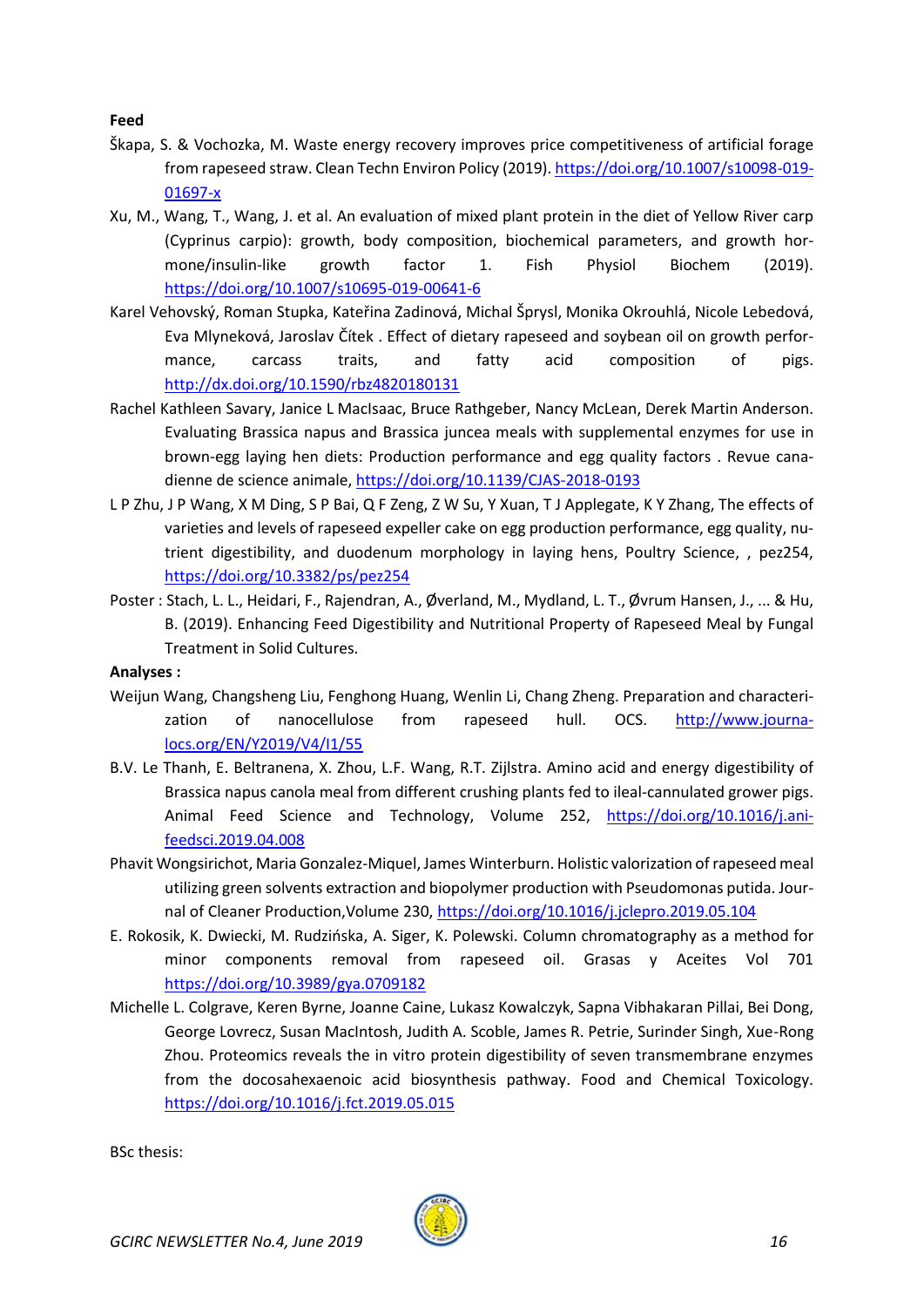Tommila, Ritva (2019). Purification of proteins from rapeseed meal : using membrane technology. Tampere University of Applied Sciences - TAMK . [https://www.theseus.fi/han](https://www.theseus.fi/handle/10024/171200)[dle/10024/171200](https://www.theseus.fi/handle/10024/171200)

#### <span id="page-16-0"></span>**ECONOMY and MARKET**

- Hamulczuk, Mariusz & Makarchuk, Oksana & Sica, Edgardo, 2019. "Price Behaviour and Market Integration: Preliminary Evidence from the Ukrainian and European Union Rapeseed Markets," Problems of World Agriculture / Problemy Rolnictwa Światowego, WydziaÅ, Nauk Ekonomicznych, Uniwersytet Warszawski, vol. 19(Issue 1), March. <https://ideas.repec.org/a/ags/polpwa/288517.html>
- Sasu-Boakye, Yaw ; Valin, Hugo ; Wirsenius, Stefan ; Havlik, Petr ; Hedenus, Fredrik ; Frank, Stefan ; Herrero, Mario. Biofuel versus protein policies: what best strategy for self-sufficiency and climate mitigation in the EU? <https://ageconsearch.umn.edu/record/289709/>
- John Paull. Genetically Modified (Gm) Canola: Price Penal-ties and Contaminations. Biomed J Sci & Tech Res 17(2)-2019. BJSTR. MS.ID.0029. [https://hal.archives-ouvertes.fr/hal-02130966/doc](https://hal.archives-ouvertes.fr/hal-02130966/document)[ument](https://hal.archives-ouvertes.fr/hal-02130966/document)

#### <span id="page-16-1"></span>**MUSTARD and Other Brassicae**

- H Khurshid, M Arshad, MA Khan, N Ali, Z Khan Shinwari and M Ashiq Rabbani. GENETIC STRUCTURE OF PAKISTANI OILSEED BRASSICA CULTIVARS REVEALED BY MORPHOMETRIC AND MICROSATELLITE MARKERS - Pak. J. Bot., 51(4)
- Asif M Iqbala, MS Sujith Kumarb, S Najeeba, FA Sheikha, ZA Darc, PA Sofic, I Abidi d and AB Shikaria. Genetic variability studies for quality traits in rapeseed-mustard. Journal of Oilseed Brassica 10- 1 (8-13,) January 2019[. http://www.srmr.org.in/ojs/index.php/job/article/viewFile/329/210](http://www.srmr.org.in/ojs/index.php/job/article/viewFile/329/210)
- Esfahanian, Maliheh, "IMPROVING AGRONOMIC TRAITS OF THE OILSEED-PRODUCING WINTER COVER CROP PENNYCRESS (THLASPI ARVENSE) USING CRISPR-CAS9 GENOME EDITING" (2019). University Research Symposium. 262. [https://ir.library.illinoisstate.edu/rsp\\_urs/262](https://ir.library.illinoisstate.edu/rsp_urs/262)
- Priyakshee Borpatragohain , Terry J. Rose, Lei Liu , Carolyn A. Raymond , Bronwyn J. Barkla, Graham J. King. Seed glucosinolate yield is maximized by higher rates of sulfur nutrition than required for seed yield in condiment mustard (Brassica juncea L.). PLOS [https://doi.org/10.1371/jour](https://doi.org/10.1371/journal.pone.0213429)[nal.pone.0213429](https://doi.org/10.1371/journal.pone.0213429)
- R.S. Jat, V.V. Singh, Pankaj Sharma et P.K. Rai. Oilseed brassica in India: Demand, supply, policy perspective and future potential. OCL Journal.<https://doi.org/10.1051/ocl/2019005>

#### <span id="page-16-2"></span>**MISCEALLANEOUS**

- Pilorgé E, Flénet F, Quinsac A, Pinochet X. 2019. From one rapeseed congress to another: what research for which issues, A review of the Saskatoon 2015 conference in the perspective of Berlin 2019. OCL,<https://doi.org/10.1051/ocl/2019026>
- Dragana Miladinović, Johann Vollmann, Leire Molinero-Ruiz and Mariela Torres. Editorial: Advances in Oil Crops Research –Classical and New Approaches to Achieve Sustainable Productivity. <https://doi.org/10.3389/fpls.2019.00791>

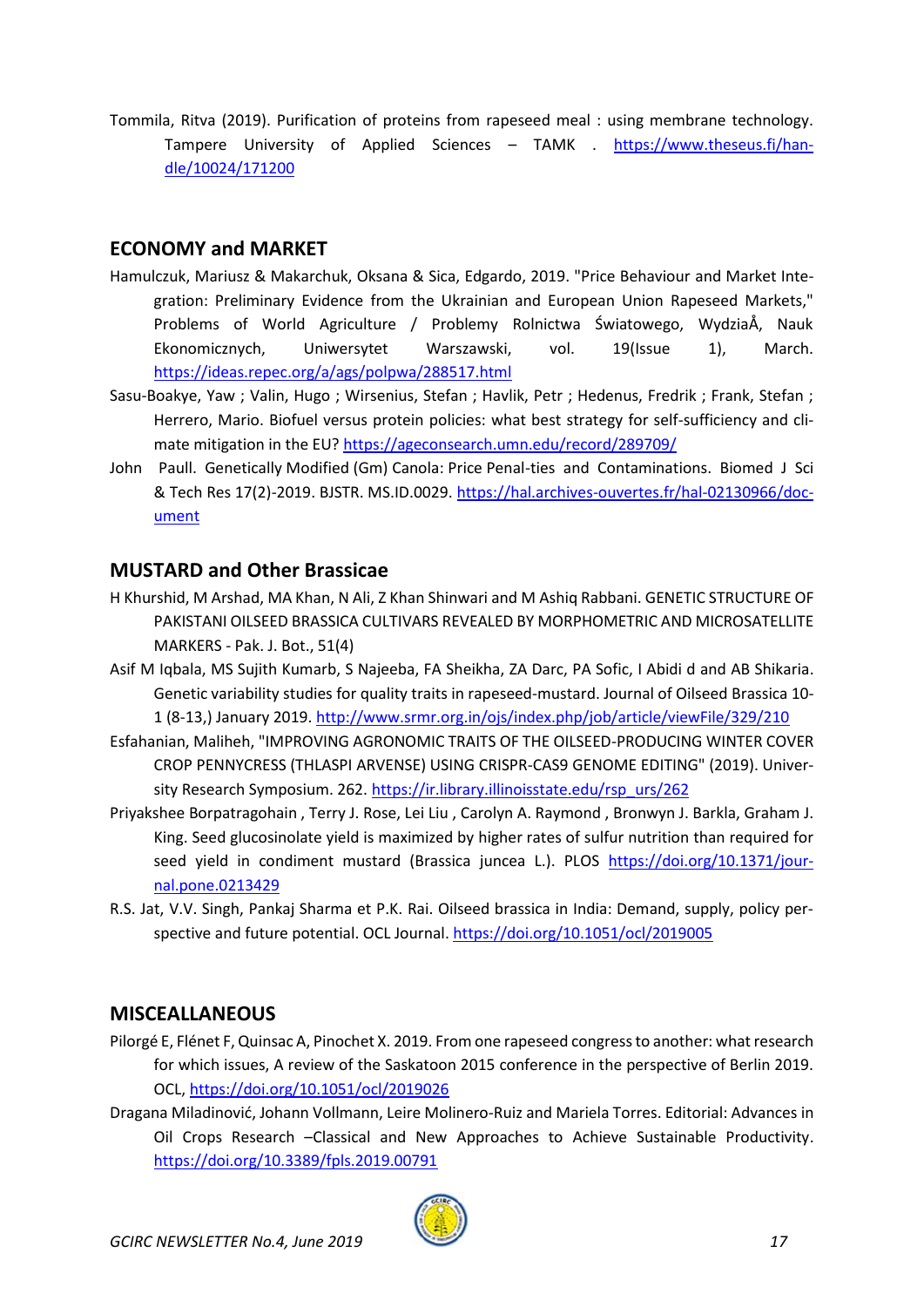# <span id="page-17-0"></span>**Value chains and regional news**

### **1) US**

Canola acreage and yields continue to gradually climb in the southern U.S. In AgWeb, farmers make the case for canola in Arkansas, Kentucky and Tennessee. Though canola plantings in these states are currently low (1,500 acres / 600ha), production is high with an average of 50- 70 bushels per acre (3.4 to 4.7 t/ha). "We know wheat acres are down about 90 percent since 2013 in this region, so there is big need for a substitute crop," says Duane Dunlap of Archer Daniels Midland. "Certainly, canola may bring a better return than wheat." (source *: Canola Quick Bytes, by US Canola Association, June 3, 2019. See [http://www.uscanola.com/news-cen](http://www.uscanola.com/news-center/)[ter/](http://www.uscanola.com/news-center/) )*

#### **2) High-Oleic Canola Oil Eligible for Heart-Healthy Claim**

On Nov. 19, 2018, the U.S. Food and Drug Administration (FDA) authorized a qualified health claim that consuming the monounsaturated fat oleic acid in edible oils, such as high-oleic canola oil, may reduce the risk of coronary heart disease. *Source: US Canola Association post on 26 Nov 2018: read more on [http://www.uscanola.com/site/epage/166110\\_956.htm](http://www.uscanola.com/site/epage/166110_956.htm)*

#### **3) Europe**

According to the crop monitoring Bulletin for Europe, OSR yield at European scale in 2019 should be slightly below the 5 years average, but much better than in 2018, which was very poor.

| Crop                 | Yield t/ha |      |                                  |          |        |  |
|----------------------|------------|------|----------------------------------|----------|--------|--|
|                      | Avg 5yrs   | 2018 | <b>MARS</b><br>2019<br>forecasts | %19'5yrs | %19/18 |  |
| <b>TOTAL CEREALS</b> | 5.55       | 5.34 | 5,62                             | $+1.2$   | $+5.3$ |  |
| <b>Total Wheat</b>   | 5.70       | 5.42 | 5,82                             | $+2.0$   | $+7.3$ |  |
| soft wheat           | 5,94       | 5.62 | 6,05                             | $+1.9$   | $+76$  |  |
| durum wheat          | 3.46       | 3.54 | 3.51                             | $+1.4$   | $-1.0$ |  |
| <b>Total Barley</b>  | 4.86       | 4.60 | 4.96                             | $+2.0$   | $+7.8$ |  |
| spring barley        | 4.16       | 3.98 | 4.20                             | $+1.0$   | $+5.5$ |  |
| winter barley        | 5,78       | 5.49 | 5.97                             | $+3.2$   | $+8.7$ |  |
| Grain maize          | 7.62       | 8.36 | 7.92                             | $+4.0$   | $-5.2$ |  |
| Rye                  | 3.79       | 3.24 | 3,77                             | $-0.5$   | $+16$  |  |
| <b>Triticale</b>     | 4.13       | 3.76 | 4,17                             | $+1.1$   | $+11$  |  |
| Rape and turnip rape | 3.24       | 2.89 | 3.13                             | $-33$    | $+8.5$ |  |
| Potato               | 33.6       | 30,5 | 34,6                             | $+2.8$   | $+13$  |  |
| <b>Sugar beet</b>    | 75.2       | 68.1 | 76.5                             | $+1.7$   | $+12$  |  |
| <b>Sunflower</b>     | 2,20       | 2,41 | 2,41                             | $+9.5$   | $+0.0$ |  |

After very dry conditions during the autumn 2018, which caused a drop in OSR acreage, notably in Germany and Northern France, the spring conditions were somehow chahotic: " Large parts of northern-central Europe experienced a marked rainfall deficit since mid-March. April

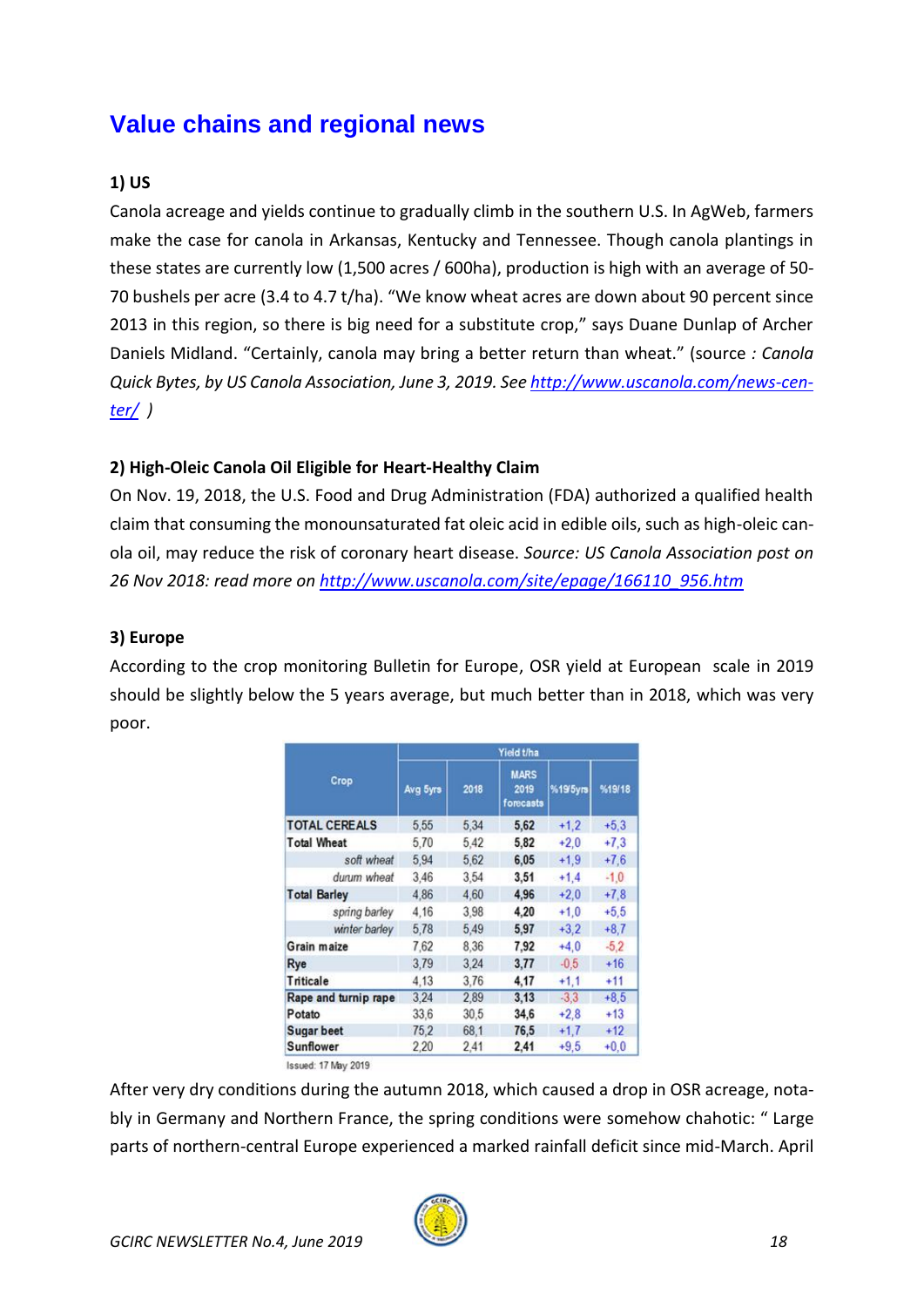was particularly dry in these regions. Winter crops are negatively affected in northern Poland, eastern and north-eastern Germany and north-western Czechia, especially those on light sandy soils. Emerging spring and summer crops were also impacted (…) The distinctly colderthan-usual conditions that occurred in large parts of Europe in early May slowed down winter crop development, but frost damage to annual crops (such as flowering rapeseed stands) was limited to local occurrences. " Read more on: *[https://ec.europa.eu/jrc/en/science-update/im](https://ec.europa.eu/jrc/en/science-update/improved-yield-outlook-southern-europe-expectations-reduced-northern-regions)[proved-yield-outlook-southern-europe-expectations-reduced-northern-regions](https://ec.europa.eu/jrc/en/science-update/improved-yield-outlook-southern-europe-expectations-reduced-northern-regions)* 

# <span id="page-18-0"></span>**Upcoming International and national events**

**7-10 July 2019, 9th European Symposium on Plant Lipids** Marseille, France

**18-21 September 2019: European Conference on crop diversification**. Budapest, Hongrie. <https://www.cropdiversification2019.net/call-for-abstracts.html>

**20-23 October 2019 17th Euro Fed Lipid Congress and Expo. Sevilla, Spain**

[https://veranstaltungen.gdch.de/tms/frontend/index.cfm?l=8455&sp\\_id=2](https://veranstaltungen.gdch.de/tms/frontend/index.cfm?l=8455&sp_id=2)



**4 – 5 December, 2019 Canola Week 2019. Hilton Garden Inn, 90 22 St E, Saskatoon.**

**3-5 February 2020. iCROPM2020. Crop modelling for Agriculture and Food Security un**der Global Change. Montpellier, France. <https://www.icropm2020.org/>